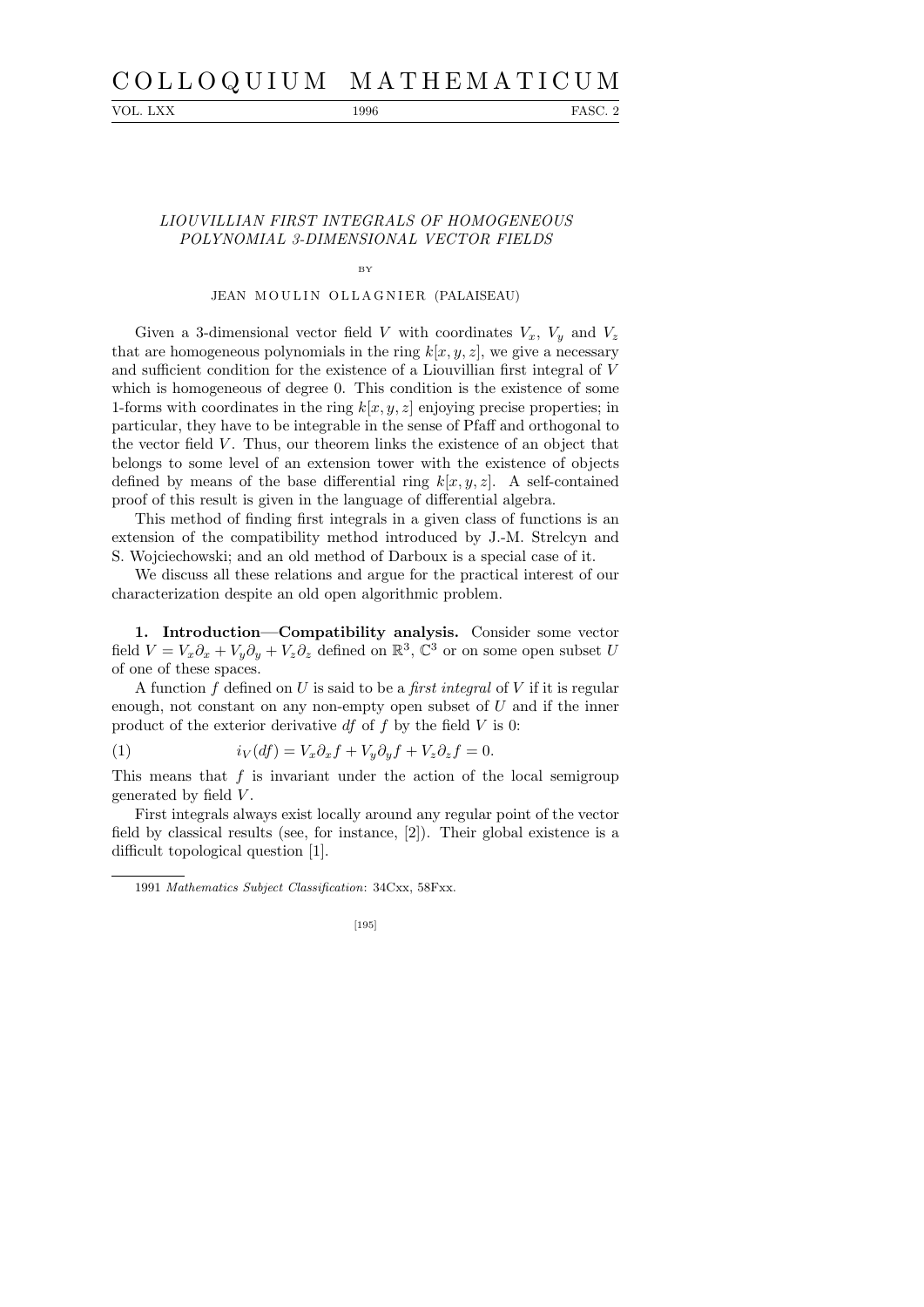We will adopt a more algebraic approach; in fact, we are interested in the effective search of first integrals for explicitly given vector fields. Precisely, we consider a vector field V defined on the whole space whose coordinates  $V_x$ ,  $V_y$  and  $V_z$  in the canonical basis  $(\partial_x, \partial_y, \partial_z)$  are homogeneous polynomials of the same degree with respect to the space variables  $x, y$  and  $z$  and may depend on some parameters. We would like to know whether this vector field admits a first integral on the whole space, or at least on some significant subset of it, and also if this integral can be defined "in finite terms", i.e. explicitly by means of some elementary constructions.

In this search, it will be of interest to know the existence of a first integral of the given field V which is also a first integral of some other vector field.

Therefore, two vector fields  $V_1$  and  $V_2$  are said to be *compatible* if the following identity holds everywhere on their common domain of definition:

(2) 
$$
\det(V_1, V_2, [V_1, V_2]) = 0,
$$

where  $[V_1, V_2]$  stands for the Lie bracket of the two fields and det is the determinant of the  $3 \times 3$  matrix. This condition (2) does not imply that the three fields  $V_1$ ,  $V_2$  and  $[V_1, V_2]$  are linearly dependent.

Let  $\Omega$  be the volume form  $dx dy dz$  and let  $\omega$  be the 1-form  $i_{V_1}(i_{V_2}(\Omega));$ an easy but tedious computation shows that the vector fields  $V_1$  and  $V_2$ are compatible if and only if the form  $\omega$  satisfies the *integrability condition*  $\omega \wedge d\omega = 0.$ 

A theorem of Frobenius' shows that compatibility is a sufficient condition for the existence of a local common first integral of two vector fields in  $K^3$  $(K = \mathbb{R}$  or  $\mathbb{C}).$ 

The compatibility method of Strelcyn and Wojciechowski [18] consists in looking for first integrals of a given vector field V that are also first integrals of linear vector fields.

Indeed, first integrals of linear vector fields are well known; precisely, it is always possible to find two functionally independent first integrals of any linear vector field.

Let us remark that every homogeneous vector field  $V$  (i.e. a vector field whose coordinates are homogeneous functions of the same degree) is compatible with the special *radial* (or *Euler's*) vector field  $E = x\partial_x + y\partial_y + z\partial_z$ , according to the well-known Euler relation. It follows that such a field has, at least locally, a first integral which is homogeneous of degree 0 (i.e. this first integral is also a first integral of the field  $E$ ).

In a parametric situation, finding the values of the parameters for which the studied polynomial vector field is compatible with some non-zero linear vector field is an algebraic problem whose solution consists in solving a system of polynomial equations. Thus, whenever a compatible linear vector field is found, the discovery of a common first integral is a matter of skill.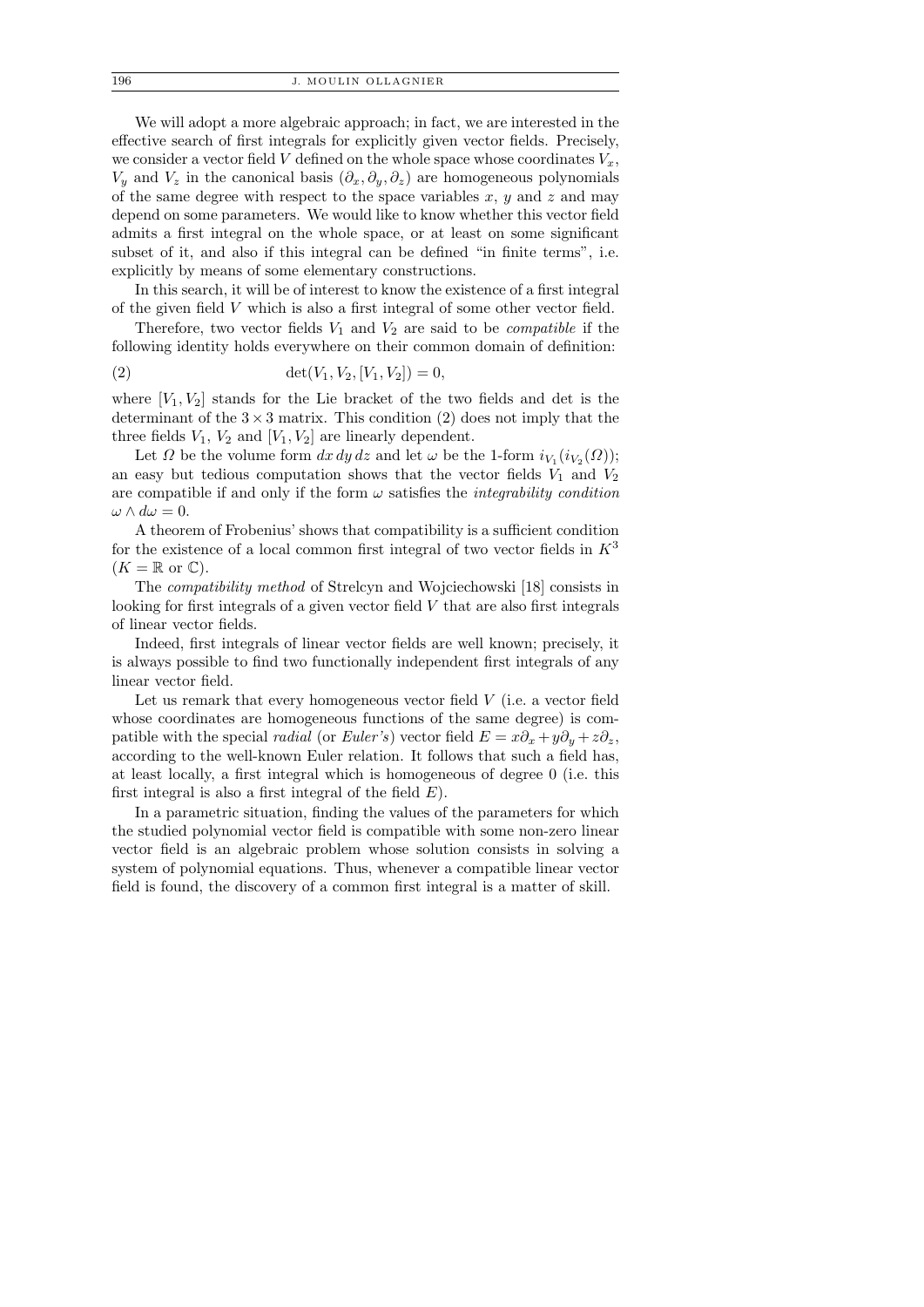This has been achieved with a surprising success in the particular example of the Lotka–Volterra system in a joint work of ours with B. Grammaticos, A. Ramani, J.-M. Strelcyn and S. Wojciechowski [7]. Using a computer algebra program, we used this method to find many cases, i.e. many values of the parameters  $A$ ,  $B$  and  $C$ , for which a first integral (in finite terms) exists for the system

$$
\begin{cases}\nL_x = x\left(Cy + z\right), \\
L_y = y\left(Az + x\right), \\
L_z = z\left(Bz + y\right).\n\end{cases}
$$

In fact, we need not be skilful in finding the common first integral if we change our point of view. Let us now describe the facts without details: we shall be much more precise in the next section.

If V is a non-zero homogeneous polynomial vector field in  $K^3$  and L a linear vector field compatible with  $V$  which is not collinear with the radial field E, an integrating factor can be found for the homogeneous 1-form  $\omega = i_L i_V \Omega$ , where  $\Omega$  is the volume form  $dx dy dz$ . Simply choose  $1/P$ , where P is the non-zero homogeneous polynomial  $i_E(\omega)$ , for this integrating factor. Any primitive f of  $\omega/P$  is then a first integral of V.

When L is a multiple of E, the polynomial  $P$  is 0 and nothing more can be done. But, in our study of the Lotka–Volterra system, we were not able to find a first integral only by using compatibility with the field E.

Moreover, it can be thought that the true problem, due to the homogeneity of the data, consists precisely in finding a first integral which is homogeneous of degree 0, i.e. a common first integral of V and E.

This problem can be solved in a second step in the case where the divergence of the field V is zero. Recall that the divergence of a vector field V is the function div(V) such that  $d(i_V(\Omega)) = \text{div}(V) \Omega$ , and denote by s the degree of  $V$ . This assumption on the divergence is not a restriction, because, if we look for a common first integral of  $V$  and  $E$ , we can replace  $V$  by a new vector field  $V'$  with zero divergence:

$$
V' = V - \frac{1}{s+2} \operatorname{div}(V) E
$$

without changing the homogeneous first integrals of degree 0.

The found first integral  $f$  of  $V$  is then the logarithm of a function which is homogeneous of degree 1 and, under the previous assumption,  $\exp(-(s+2)f)$ is an integrating factor g of the 1-form  $\omega_0 = i_E(i_V(\Omega))$  and any primitive of  $g\omega_0$  is a first integral of V and E.

It is now clear that linear vector fields do not play any special role in the problem and that a less restrictive method can be proposed for finding first integrals of homogeneous polynomial vector fields in  $K^3$  that are homogeneous functions of degree 0.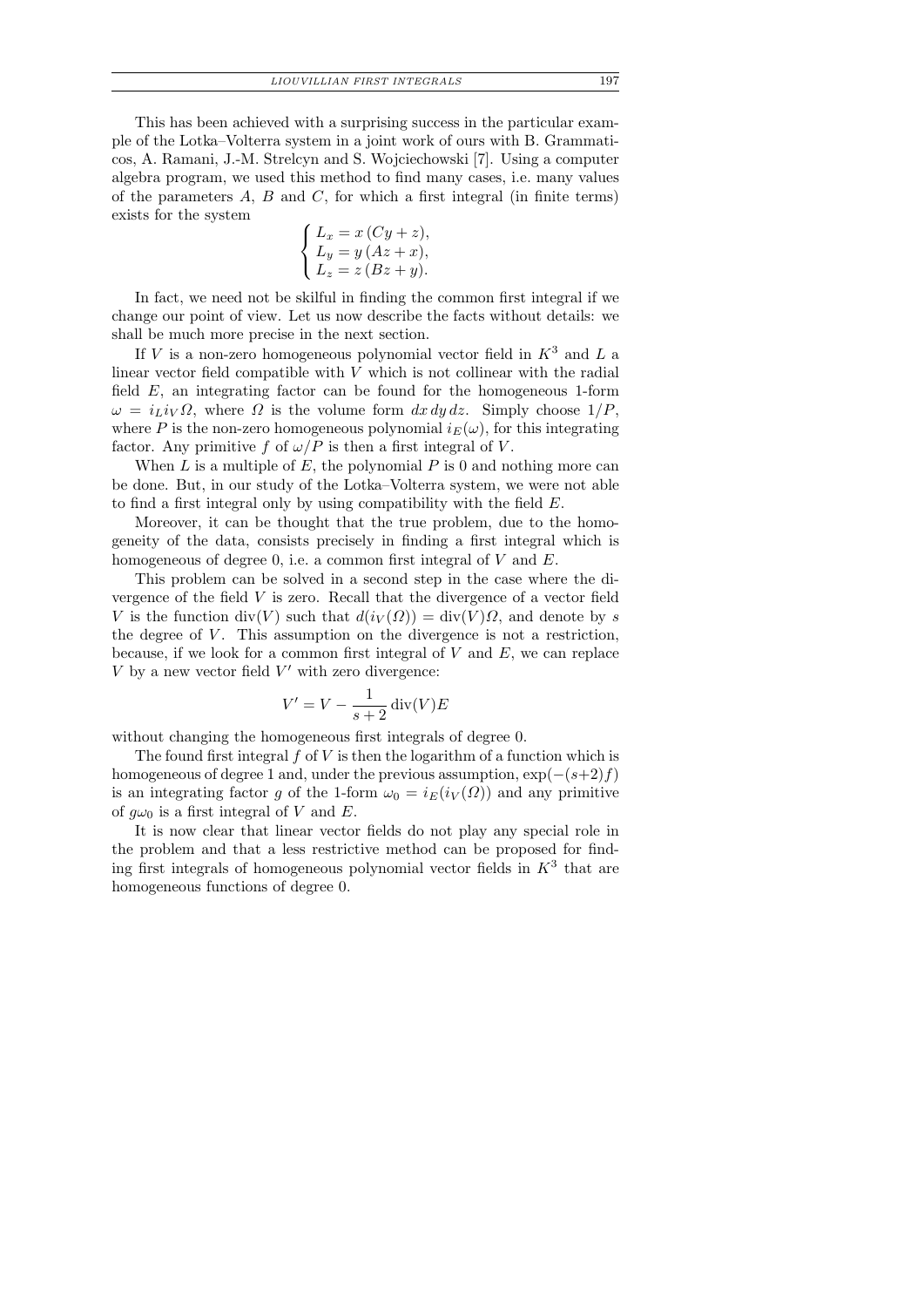Let us call this method *extended compatibility*. It consists in finding some homogeneous 1-forms  $\omega$  that are integrable  $(\omega \wedge d\omega = 0)$ , orthogonal to the given vector field  $V(i_V(\omega) = 0)$  and non-projective  $(i_E(\omega) \neq 0)$ . Moreover, the useful forms have to be irreducible (no non-trivial common factor of the coordinates).

This will be the first and easier part of our main theorem: in the above situation, a homogeneous first integral of degree 0 can be built from an integral and an exponential. Thus, this first integral is Liouvillian, according to the definition given by Michael Singer. The second and more difficult part of the theorem will be the converse: the existence of some 1-form with coordinates in  $k[x, y, z]$  with the above properties is a necessary condition for the existence of a Liouvillian first integral homogeneous of degree 0.

All that will be described in the completely formal framework of differential algebra; the class of Liouvillian elements over a given differential field is indeed defined in this context.

The algorithmic status of the problem of finding good 1-forms with coordinates in  $k[x, y, z]$  is not yet known. Nevertheless, our theorem is not so poor: in a wide range of situations, the non-existence of such forms can be proven. In particular, a powerful method that can be found in the book of J.-P. Jouanolou [8] can be used. A comprehensive study of this method, together with new examples and remarks in more than 3 variables, will soon be available [9].

Moreover, for a homogeneous vector field  $V$ , the existence of a (nonhomogeneous) Liouvillian first integral implies the existence of a homogeneous one; and this homogeneous first integral can be obtained by the extended compatibility method. That will be the content of our second theorem. This is the best to be expected: we then give a counterexample in which some homogeneous vector field has a homogeneous Liouvillian first integral but has no Liouvillian first integral which is homogeneous of degree 0.

An old method due to Gaston Darboux [6] is a special case of our extended compatibility method. It relies on the search of particular algebraic integrals (we shall call them Darboux curves) of a polynomial vector field V . A Darboux curve is an irreducible homogeneous polynomial f in  $k[x, y, z]$ such that the inner product  $i_V(df) = V_x \partial_x f + V_y \partial_y f + V_z \partial_z f$  is a multiple  $mf$  of f by some homogeneous polynomial "eigenvalue" m. If sufficiently many such Darboux curves can be found, a first integral can be built which is moreover homogeneous of degree 0. It is easy to show that Darboux's method is formally less powerful than extended compatibility. We give an example showing that our method is really stronger; this example is a special case of Lotka–Volterra's system.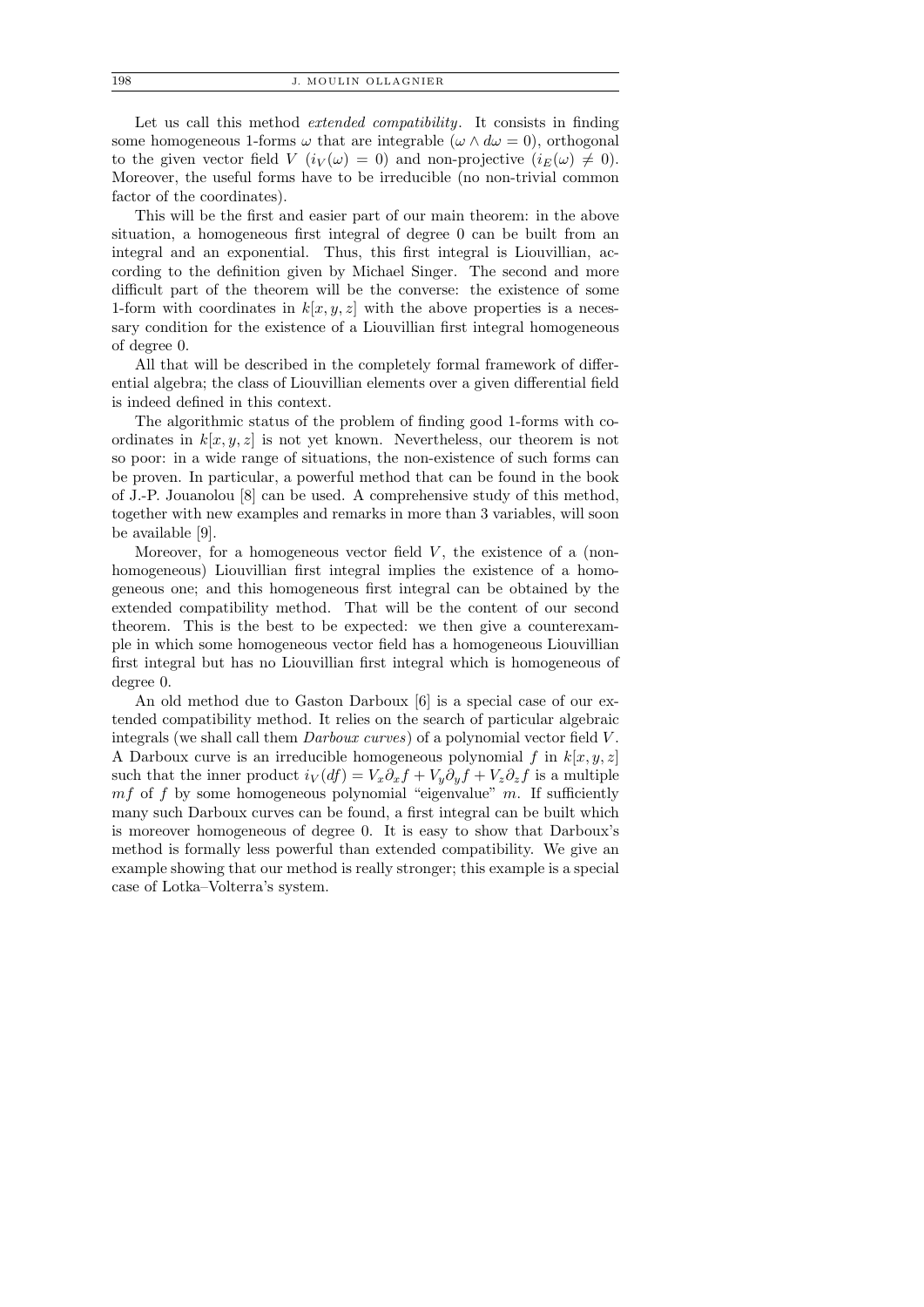| LIOUVILLIAN FIRST INTEGRALS | 199 |
|-----------------------------|-----|
|-----------------------------|-----|

Darboux curves have another relation with our method so that the search of all such curves for a given vector field is of great interest to us.

From an algorithmic point of view, the following question remains open: find an effective upper bound for the degree of Darboux curves of a given polynomial vector field. Michael Singer asks this question [14, 17], and Henri Poincaré was already interested in this problem, which he first considered easy [11–13]. A theorem of Jean-Pierre Jouanolou's [8] gives the non-effective existence of such an upper bound. But the method quoted before can sometimes be used to decide that a given vector field has no Darboux curve, and then that no good 1-form exists for it.

We conclude this paper with miscellaneous remarks.

Acknowledgements. I am very grateful to Jean-Marie Strelcyn for many hours of discussions about these and related subjects. It is a pleasure for me to thank Michael Singer for his pertinent remarks and advice. I am also indebted to Robert Moussu to whom I owe the knowledge of the basic work of Gaston Darboux. I also thank Andrzej Nowicki for very helpful discussions.

# 2. Main theorem

**2.1.** The frame. In the present section we are interested in a threedimensional vector field

$$
V = V_x \partial_x + V_y \partial_y + V_z \partial_z
$$

whose coordinates are homogeneous polynomials of the same degree  $n$  in the polynomial ring  $k[x, y, z]$ ; field k is an extension of the field Q of all rational numbers.

Denote by K the differential field  $K = k(x, y, z)$  of all rational functions in three variables with coefficients in  $k$ . The derivations of  $K$  are of course the three commuting derivations  $\partial_x$ ,  $\partial_y$  and  $\partial_z$  with respect to the space variables. We shall look for solutions to some problems in abstract differential extensions of K.

An element f of K is homogeneous of degree n, i.e. is the quotient of two homogeneous polynomials with coefficients in  $k$  whose degrees differ by n, if and only if  $i_E(df) = nf$  (Euler's identity). In differential extensions of  $K$ , this identity will be the definition of homogeneity.

The *exterior derivative* of an element  $f$  on some differential extension of k is the formal three-dimensional object  $df = \partial_x f dx + \partial_y f dy + \partial_z f dz$ . More generally, we shall use notations of exterior calculus as compact ways to deal with the three derivations  $\partial_x$ ,  $\partial_y$  and  $\partial_z$  at the same time.

The so-called Liouvillian extensions of  $K$  [17] will be of special interest to us. A *simple Liouvillian extension* is a pair  $(L, L')$  of differential fields,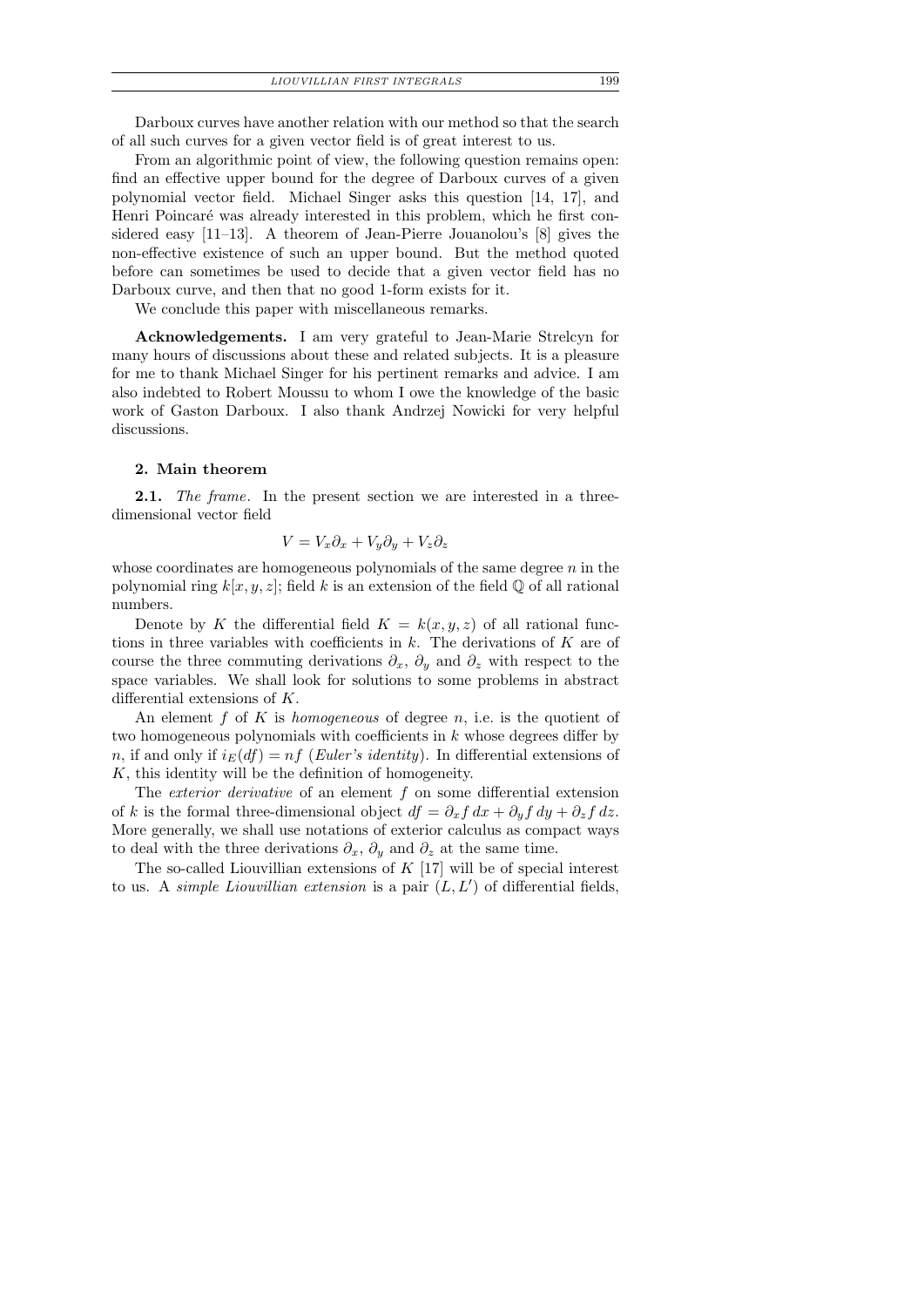where  $L'$  is a differential extension of  $L$  which is generated by one element  $(L' = L(t))$ , and where this element has one of the following three properties.

• t is algebraic over  $L$ ,

• t is transcendental over L and the derivatives of t belong to  $L$  (integral case),

 $\bullet$  t is transcendental over L and the quotients by t of the derivatives of t belong to L (exponential-integral case)

A pair  $(K, L)$  of differential fields is said to be a *Liouvillian extension* if there exists a finite tower of simple Liouvillian extensions  $(L_0, L_1), (L_1, L_2)$ ,  $\ldots$ ,  $(L_{n-1}, L_n)$ , where  $L_0 = K$  and  $L_n = L$ .

2.2. The result

THEOREM 1. Let  $V$  be a homogeneous polynomial vector field of degree n in three variables with coefficients in field k. Suppose that the divergence of  $V$  is 0 and that  $V$  is not proportional to Euler's field  $E$ , i.e. the 1form  $\omega_0 = i_E(i_V(\Omega))$  is not 0,  $\Omega$  being the volume form  $dx dy dz$ . Then there exists a Liouvillian first integral of V which is homogeneous of degree 0 if and only if there exists some homogeneous polynomial 1-form  $\omega$  with coordinates in the ground ring  $k[x, y, z]$ , in which the coordinates of V lie, which satisfies the following conditions:

- $\omega$  is integrable:  $\omega \wedge dw = 0$ ,
- $\omega$  is orthogonal to  $V: i_V(\omega) = 0$ ,
- $\omega$  is not projective:  $i_E(\omega) \neq 0$ .

Remark 1. This means that extended compatibility is the way to get Liouvillian first integrals, i.e. is a well-suited method to solve "in finite terms" the problem of the existence of a first integral of a homogeneous polynomial vector field.

**2.3.** The proof. In one direction, this proof consists in giving all details, in the chosen formal frame, of what we described in the previous section.

In the other direction, our proof, although inspired by some results of Michael Singer [17], is probably simpler and more natural. Singer is interested in non-homogeneous two-variable polynomial vector fields: this difference is only a matter of style. As Michael is a great connoisseur of the subject, his proof refers to classical results by Rosenlicht [16] and Risch [15] while ours is self-contained. The stability of the subfield of constants plays a role in their arguments; in our opinion, this seems irrelevant here.

The reader can now follow us climbing up and down Liouvillian towers. Several lemmas will be used in the proof; assumptions on  $V$  are the same

for all of them and we shall speak of four problems in which R stands for some differential ring which is an extension of the polynomial ring  $k[x, y, z]$ :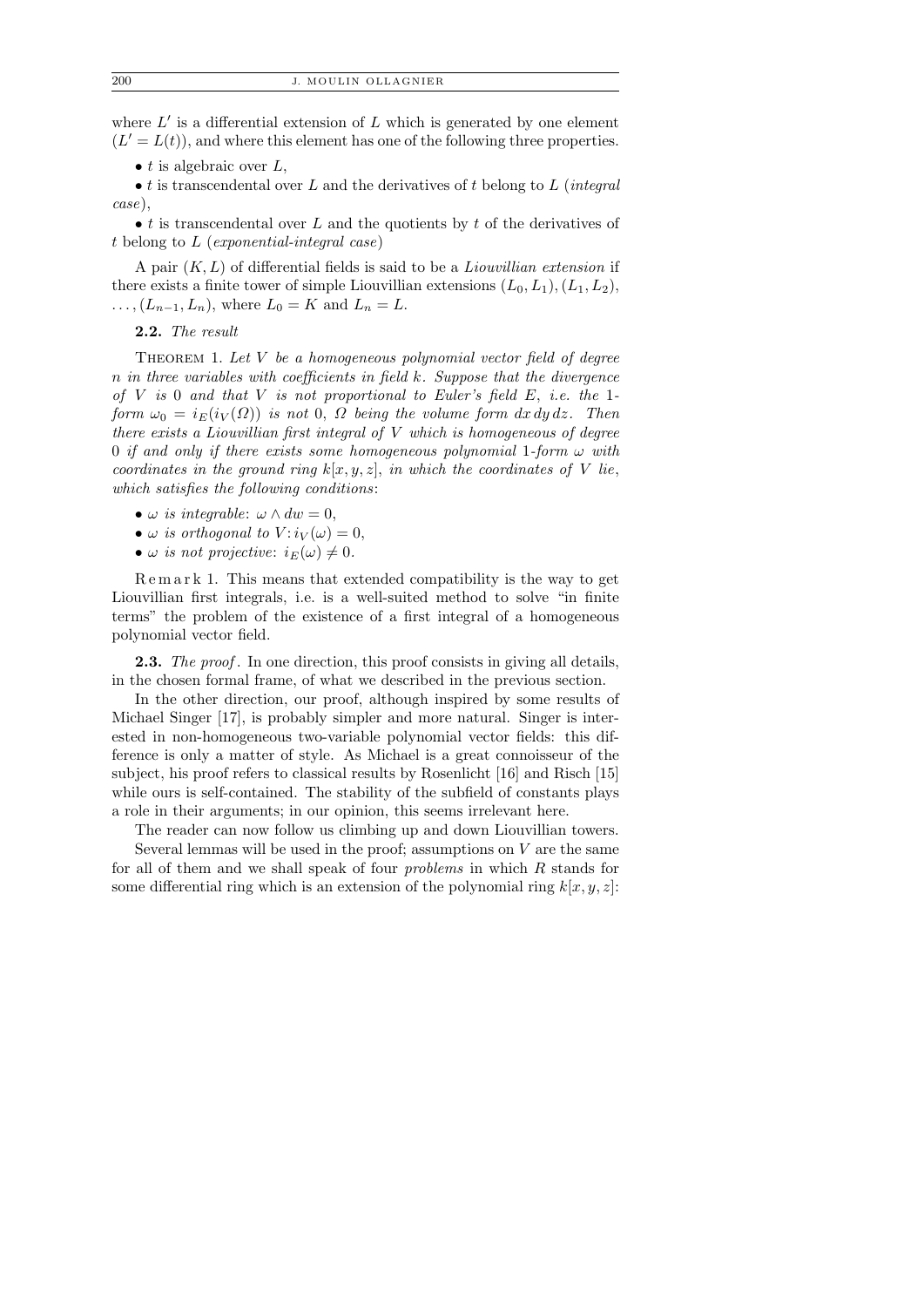PROBLEM 1. Find an element f of R such that  $i_V(df) = 0$ ,  $i_E(df) = 0$ and  $df \neq 0$ .

PROBLEM 2. Find a 1-form  $\omega$  whose coordinates are elements of R such that  $i_V(\omega) = 0$ ,  $i_E(\omega) = 0$ ,  $\omega \neq 0$  and  $d\omega = 0$ .

PROBLEM 3. Find a 1-form  $\omega$  whose coordinates are elements of R such that  $i_V(\omega) = 0$ ,  $i_E(\omega) = 1$  and  $d\omega = 0$ .

PROBLEM 4. Find a 1-form  $\omega$  whose coordinates are elements of R such that  $i_V(\omega) = 0$ ,  $i_E(\omega) \neq 0$  and  $\omega \wedge d\omega = 0$ .

Theorem 1 can be expressed in the following form: Problem 1 can be solved in some Liouvillian extension  $L$  of  $K$  if and only if Problem 4 has a homogeneous solution whose coordinates lie in the polynomial ring  $k[x, y, z]$  itself.

Lemma 1. Problem 4 has a homogeneous solution whose coordinates belong to  $k[x, y, z]$  if and only if Problem 3 has a solution whose coordinates belong to the field  $K = k(x, y, z)$ .

P r o o f. Let  $\omega$  be a 1-form whose coordinates  $\omega_x$ ,  $\omega_y$  and  $\omega_z$  are homogeneous elements of K of the same degree and suppose that  $i_V(\omega) = 0$ ,  $i_E(\omega) = 1$  and  $d\omega = 0$ . Let Q be the least common multiple of the denominators of the coordinates of  $\omega$ . Multiplying  $\omega$  by Q, we get a new 1-form  $\omega'$  whose coordinates are homogeneous polynomials of the same degree with coefficients in the field  $k$  and  $\omega'$  is a solution to Problem 4.

In the other direction, consider a 1-form  $\omega$  whose coordinates belong to  $k[x, y, z]$  such that  $i_V(\omega) = 0$ ,  $i_E(\omega) \neq 0$  and  $\omega \wedge d\omega = 0$ . Denote by P the non-zero polynomial  $i_E(\omega)$  and divide  $\omega$  by P to get a new 1-form  $\omega'$  whose coordinates belong to K.

The linear properties  $i_V(\omega') = 0$  and  $i_E(\omega') \neq 0$  still hold for  $\omega'$ . The property  $d\omega' = 0$  remains to be deduced from the integrability condition  $\omega \wedge d\omega = 0$  on  $\omega$ .

Calculate therefore the exterior derivative of  $\omega' = \omega/P$ :

$$
d\omega' = d(\omega/P) = (1/P^2)(P d\omega - dP \wedge \omega).
$$

To prove that the numerator is the zero 2-form, it suffices to obtain the following two equalities:

(3) 
$$
\omega \wedge i_E(d\omega) = P d\omega,
$$

(4) 
$$
\omega \wedge i_E(d\omega) = dP \wedge \omega.
$$

Taking the inner product by Euler's field E of the identity  $\omega \wedge d\omega = 0$  yields equality (3). As the coordinates of  $\omega$  are homogeneous of some degree m, the generalized Euler formula (for 1-forms) yields

$$
di_E(\omega) + i_E(d\omega) = (1+m)\omega
$$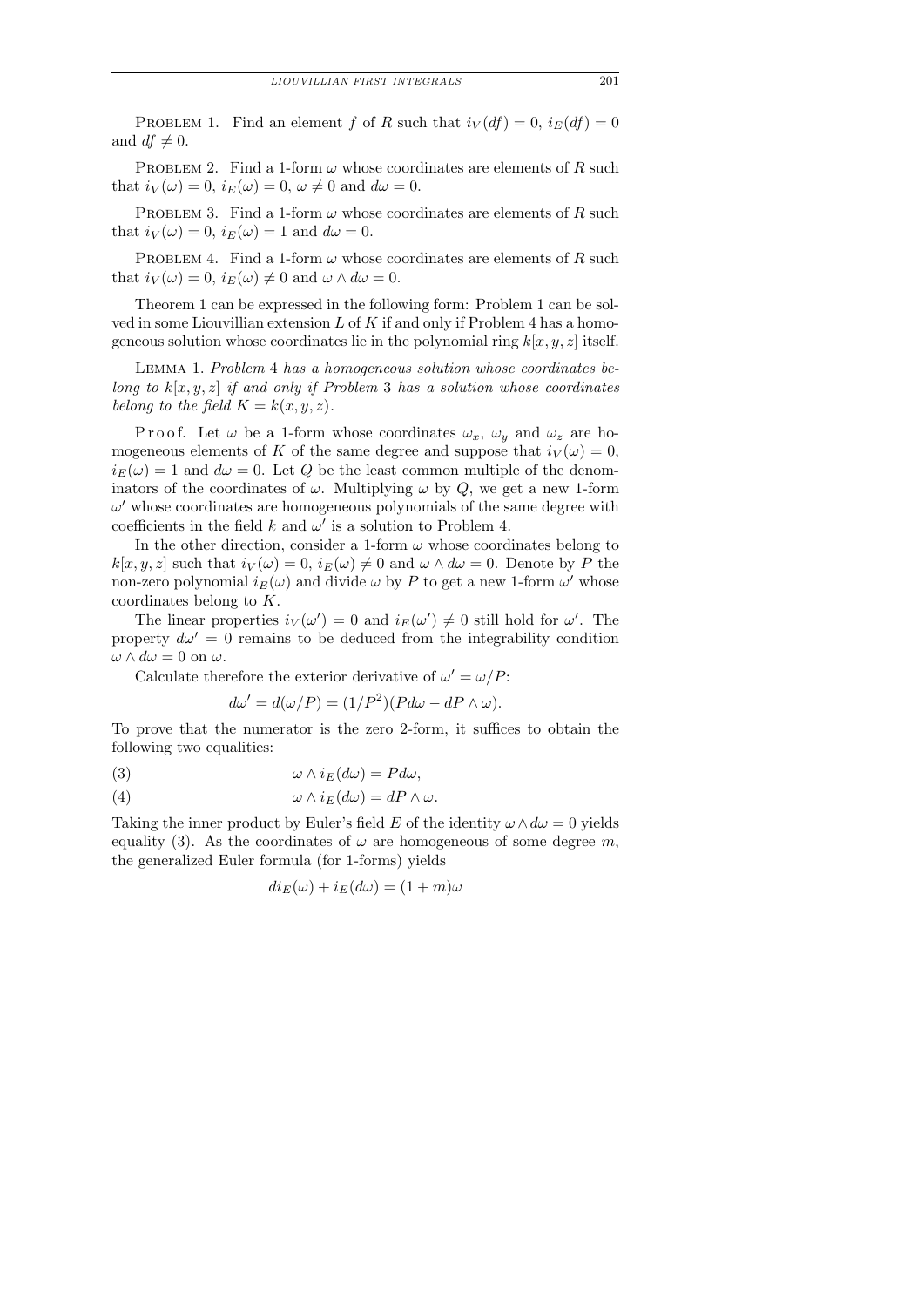and then the exterior product by  $\omega$  gives (4).

LEMMA 2. If Problem 1 has a solution in a differential ring  $R$  which is an extension of  $k[x, y, z]$  then Problem 2 can be solved in the same ring R.

P r o o f. If f is a solution to Problem 1, then its exterior derivative  $df$  is a solution to Problem 2.

Lemma 3. If Problem 2 can be solved in a differential field L which is an extension of  $K = k(x, y, z)$ , then there exists an integrating factor for the 1-form  $\omega_0 = i_E(i_V(\Omega))$  in L, i.e. a non-zero element  $\phi$  of L such that  $d(\phi\omega_0)=0.$ 

Proof. Let  $\omega$  be a solution to Problem 2 and calculate the exterior product of  $\omega$  by  $\omega_0 = i_E(i_V(\Omega))$ , where  $\Omega$  is the volume form  $dx dy dz$ :

$$
\omega \wedge i_E(i_V(\Omega)) = i_E(\omega \wedge i_V(\Omega))
$$

as  $i_E(\omega)$  is equal to 0. Similarly,  $\omega \wedge i_V(\Omega) = -i_V(\omega \wedge \Omega)$  as  $i_V(\omega)$  is equal to 0. But a 4-form like  $\omega \wedge \Omega$  is 0, so that  $\omega \wedge \omega_0$  is 0. This means that  $\omega$  and  $\omega_0$  are collinear, and precisely, as  $\omega_0$  is not 0, that there exists a non-zero element  $\phi$  of L such that  $\omega = \phi \omega_0$ .

LEMMA 4. Let  $\phi$  be a non-zero element of some differential field L which is an extension of  $K = k(x, y, z)$ . This  $\phi$  is an integrating factor for  $\omega_0 =$  $i_E(i_V(\Omega))$  if and only if  $\phi$  is a homogeneous first integral of V of degree  $-(n+2)$ , *n* being the degree of V.

P r o o f. As  $\omega = \phi \omega_0$  is supposed to be closed,

(5) 
$$
d\omega = 0 = d(\phi\omega_0) = d\phi \wedge \omega_0 + \phi d\omega_0.
$$

The inner product of (5) by Euler's field yields

 $0 = i_E(d\phi)\omega_0 - 0 + \phi i_E(d\omega_0)$ 

and thus

$$
i_E(d\phi/\phi)\omega_0 = -i_E(d\omega_0).
$$

On the other hand, as  $\omega_0$  is a homogeneous 1-form of degree  $n + 1$ , the generalized Euler formula (for 1-forms) yields

$$
(n+2)\omega_0 = i_E(d\omega_0) + di_E(\omega_0) = i_E(d\omega_0).
$$

All that proves the identity

$$
i_E(d\phi) = -(n+2)\phi.
$$

The inner product of  $(5)$  by V yields

$$
0 = i_V(d\phi)\omega_0 - 0 + \phi i_V(d\omega_0)
$$

and so

(6) 
$$
i_V(d\phi)\omega_0 = -\phi i_V(d\omega_0).
$$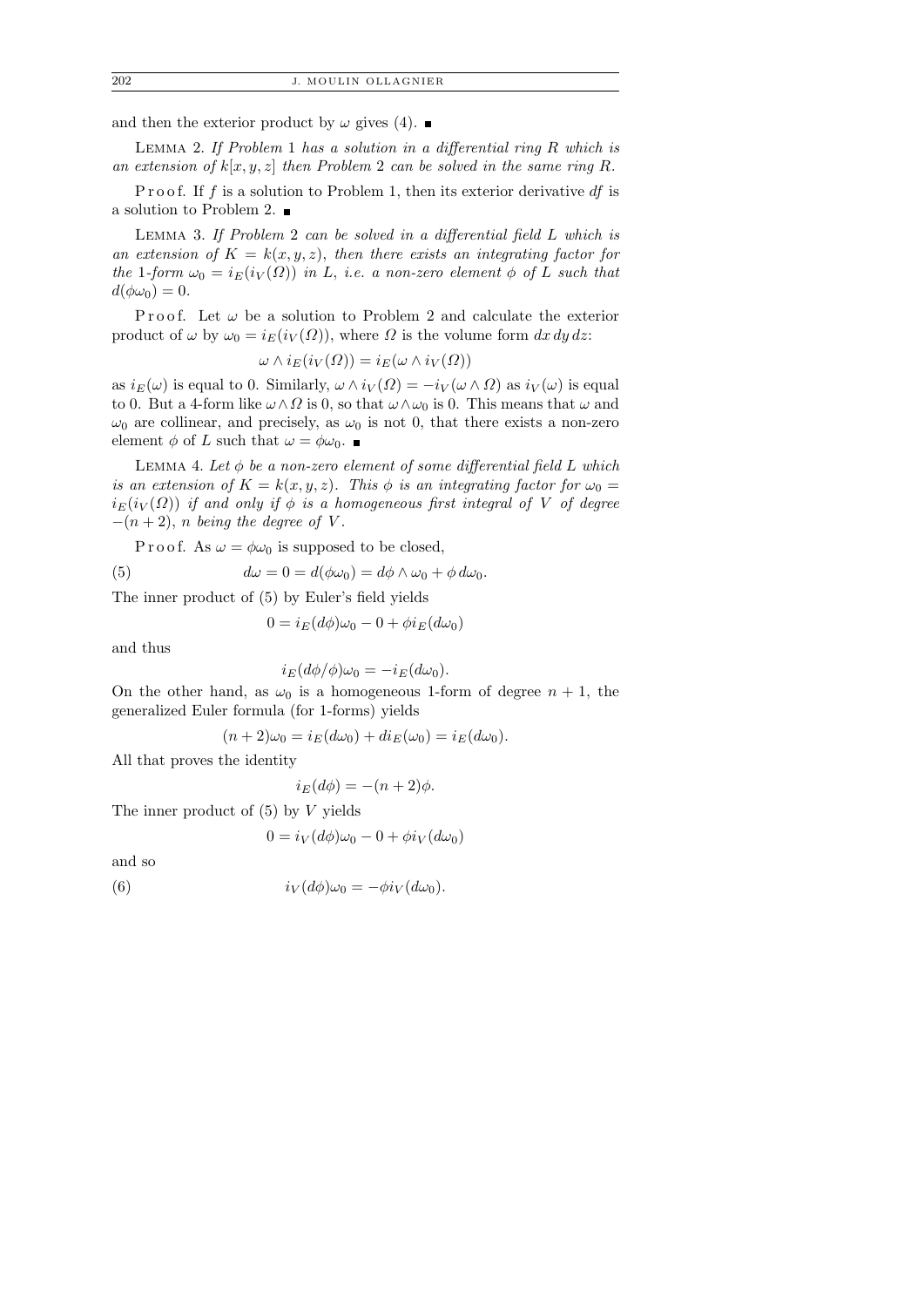But  $i_V(\Omega)$  is a homogeneous 2-form of degree n and we get (Euler's formula for 2-forms)

$$
(n+2)i_V(\Omega) = i_E(di_V(\Omega)) + di_E(i_V(\Omega)).
$$

As the divergence of V is 0,  $d\omega_0 = (n+2)i_V(\Omega)$ . And a second inner product by V yields 0, which proves  $i_V(d\omega_0) = 0$  and, together with (6), the identity  $i_V(d\phi) = 0$ .

Thus, assuming that  $\omega = \phi \omega_0$  is closed leads to the fact that  $\phi$  is a first integral of V and is homogeneous of degree  $-(n+2)$ .

In the other direction, suppose that

$$
i_V(d\phi) = 0, \quad i_E(d\phi) = -(n+2)\phi.
$$

Then calculate the exterior derivative of  $\omega = \phi \omega_0$ :

(7) 
$$
d\omega = d(\phi \omega_0) = d\phi \wedge \omega_0 + \phi d\omega_0.
$$

To prove that the right hand side is 0, it suffices to start from the trivial fact that the 4-form  $d\phi \wedge \Omega$  is 0; taking the inner product by V gives  $d\phi \wedge \Omega$  $i_V(\Omega) = 0$  as  $\phi$  is a first integral of V.

The inner product by  $E$  then yields

$$
i_E(d\phi) \wedge i_V(\Omega) = d\phi \wedge \omega_0.
$$

As previously seen, the zero divergence of V gives the value  $(n+2)i<sub>V</sub>(\Omega)$ for the exterior derivative of  $\omega_0$ . As  $\phi$  is homogeneous of degree  $-(n+2)$ , the two terms of (7) cancel, which proves the result.  $\blacksquare$ 

Lemma 5. If Problem 2 can be solved in a differential field L which is an extension of  $K = k(x, y, z)$  then Problem 3 can be solved in the same field L.

P r o o f. According to the previous two lemmas, an integrating factor  $\phi$ of  $\omega_0$  can be found in L. This integrating factor is a non-trivial first integral of V and is homogeneous of degree  $-(n+2)$ . As the third property

$$
d\bigg[-\frac{1}{n+2}\frac{d\phi}{\phi}\bigg]=0
$$

is clear,  $-\frac{1}{n+1}$  $n+2$  $d\phi$  $\frac{d\phi}{\phi}$  is a solution to Problem 3.

LEMMA 6. If Problem 3 has a solution  $\omega$  whose coordinates belong to some differential field  $L$  which is an extension of  $K$ , then a simple Liouvillian extension  $L(t)$  can be built in which Problem 2 has a solution.

P r o o f. Let  $L(t)$  be the field of rational fractions with coefficients in the differential field L. To extend derivations from L to  $L(t)$ , it suffices to define their values for t; let  $t\omega_x$ ,  $t\omega_y$  and  $t\omega_z$  be the values of the three derivations for t. This determines completely, and in a unique way, the extension of the derivations to  $L(t)$ .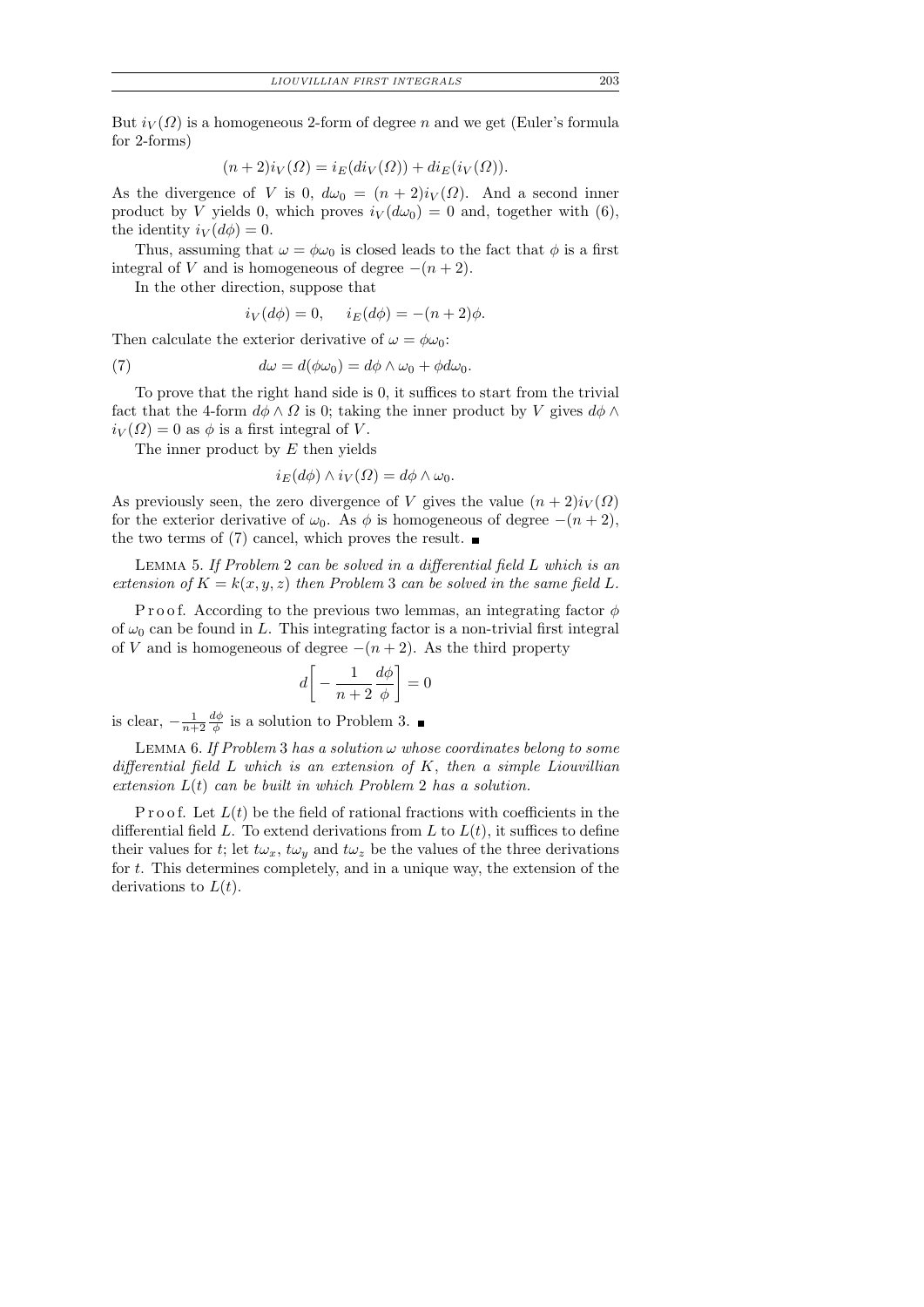As  $\omega$  is closed, these three derivations, which commute on  $L$ , also commute for the generator t so that they are commuting derivations of  $L(t)$ . Then  $\omega/(t^{n+2})$  is a solution to Problem 2 and its coordinates belong to  $L(t)$ , which is a simple Liouvillian extension of L of exponential-integral type.  $\blacksquare$ 

LEMMA 7. If Problem 2 has a solution  $\omega$  whose coordinates belong to some differential field  $L$  which is an extension of  $K$ , then a simple Liouvillian extension  $L(t)$  can be built in which Problem 1 has a solution.

P r o o f. Let  $L(t)$  be the field of rational fractions with coefficients in the differential field L. Let  $\omega_x$ ,  $\omega_y$  and  $\omega_z$  be the values of the three derivations for t. This determines completely, and in a unique way, the extension of the derivations to  $L(t)$ .

As  $\omega$  is closed, these three derivations, which commute on  $L$ , also commute for the generator t so that they are commuting derivations of  $L(t)$ . And t, whose derivative is  $\omega$ , is a solution to Problem 1 and belongs to  $L(t)$ , which is a simple Liouvillian extension of L of integral type.  $\blacksquare$ 

We can now summarize the proof of the theorem in one direction, i.e. we can build a solution to Problem 1 in a two-level Liouvillian extension of  $K = k(x, y, z)$  from a solution to Problem 4 in the ring  $k[x, y, z]$ . Indeed, Lemma 1 gives a solution to Problem 3 in  $K$ ; then Lemma 6 gives a solution to Problem 2 in a simple Liouvillian extension of  $K$  of exponential-integral type; applying Lemma 7 then yields a solution to Problem 1 in a simple Liouvillian extension of integral type of the preceding field.

Climbing down Liouvillian towers allows us to get a proof in the other direction; this proof relies on the next three lemmas.

LEMMA 8. If Problem 3 has a solution whose coordinates belong to  $L(t)$ , where t is algebraic over L, then a solution to Problem 3 can be found with coordinates in L.

P r o o f. Let  $\overline{L}$  be the splitting field of the minimal polynomial of t over L. The Galois group of algebraic automorphisms of  $\overline{L}$  over L commutes with derivations, because of the well-known uniqueness of the extension of a derivation in the algebraic case.

The defining properties of Problem 3 are affine, and replacing every coordinate of  $\omega$  by the mean value of its conjugates gives a new solution to Problem 3, but with coordinates in the ground field  $L$ .

LEMMA 9. If Problem 3 has a solution whose coordinates belong to  $L(t)$ , where t is transcendental over L and of exponential-integral type, then a solution to Problem 3 can be found with coordinates in L.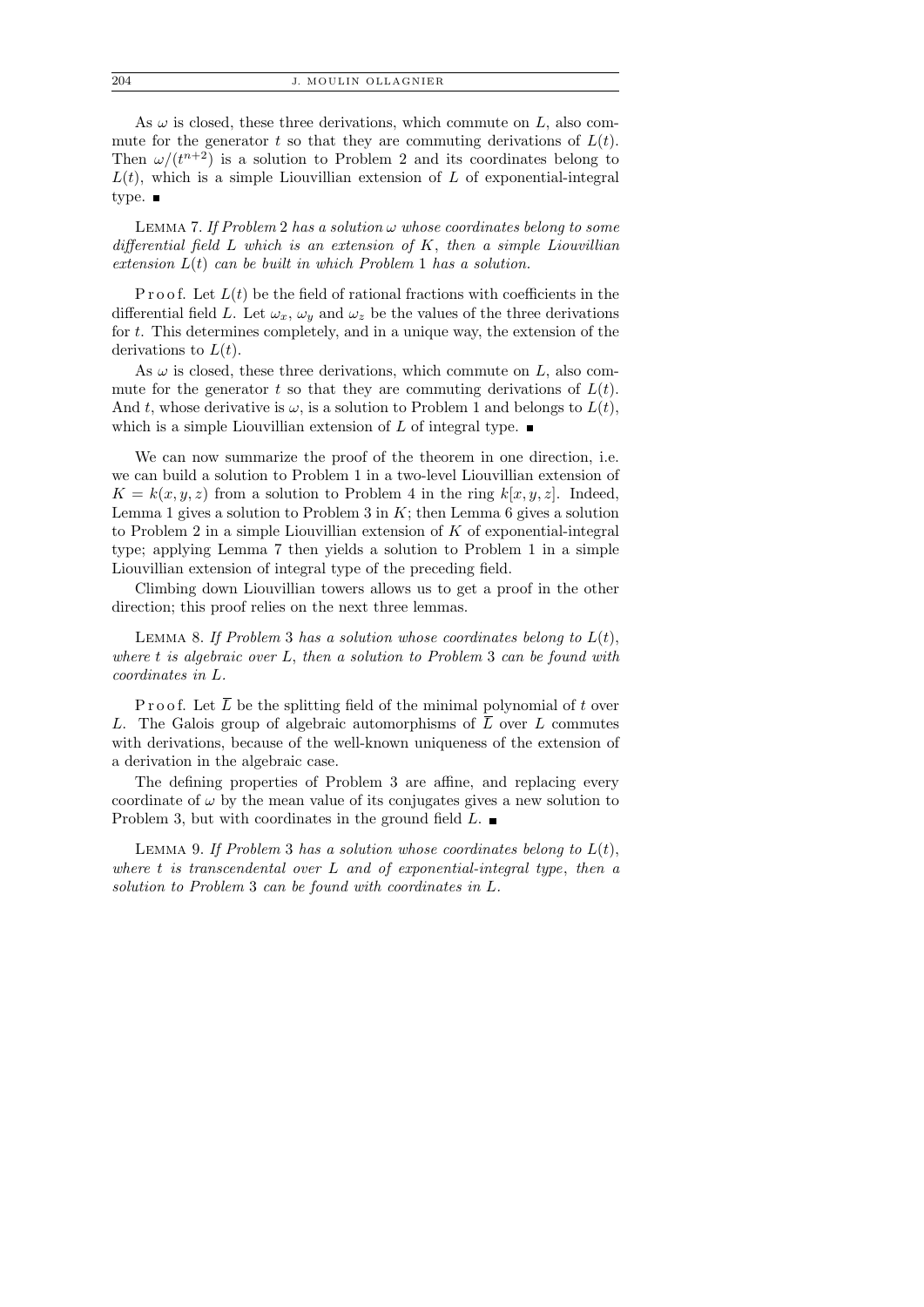P r o o f. Let  $\omega$  be a solution to Problem 3 with coordinates  $\omega_x$ ,  $\omega_y$  and  $\omega_z$  belonging to  $L(t)$ . These coordinates can be written as

$$
\omega_x = \frac{P(t)}{S(t)}, \quad \omega_y = \frac{Q(t)}{S(t)}, \quad \omega_z = \frac{R(t)}{S(t)},
$$

where  $P$ ,  $Q$ ,  $R$  and  $S$  are univariate polynomials in  $t$  with coefficients in L and where S is unitary. Moreover, the derivative  $dt$  of t is equal to  $t\eta_x dx + t\eta_y dy + t\eta_z dz$ , where  $\eta_x$ ,  $\eta_y$  and  $\eta_z$  belong to L.

The hypotheses on  $\omega$  are then the following:

$$
V_x P + V_y Q + V_z R = 0, \quad xP + yQ + zR = S,
$$
  

$$
\partial_y(P/S) = \partial_x(Q/S), \quad \partial_z(Q/S) = \partial_y(R/S), \quad \partial_x(R/S) = \partial_z(P/S).
$$

Consider now the Euclidean divisions of polynomials  $P, Q$  and  $R$  by the polynomial S:

$$
P = P_1S + P_2, \quad Q = Q_1S + Q_2, \quad R = R_1S + R_2,
$$

and denote by  $P_1^0$ ,  $Q_1^0$  and  $R_1^0$  the constant terms (as polynomials in t) of the quotient polynomials  $P_1$ ,  $Q_1$  and  $R_1$ . These terms belong to L and satisfy the two identities

$$
V_x P_1^0 + V_y Q_1^0 + V_z R_1^0 = 0 \text{ and } xP_1^0 + yQ_1^0 + zR_1^0 = 1,
$$

as can be seen by dividing the corresponding expressions for  $P$ ,  $Q$  and  $R$  by S and then considering the coefficients of  $t^0$  in the quotients.

The property of the "mixed derivatives" remains to be proven in order to show that  $\omega' = P_1^0 dx + Q_1^0 dy + R_1^0 dz$  is a solution to Problem 3:

$$
\partial_y(P_1^0) = \partial_x(Q_1^0), \quad \partial_z(Q_1^0) = \partial_y(R_1^0), \quad \partial_x(R_1^0) = \partial_z(P_1^0).
$$

We know similar properties for  $P/S$ ,  $Q/S$  and  $R/S$ ; for instance,

$$
\partial_y(P/S) = \partial_y(P_1 + P_2/S) = \partial_x(Q/S) = \partial_x(Q_1 + Q_2/S).
$$

If the polynomial S is equal to 1, the conclusion  $\partial_y(P_1) = \partial_x(Q_1)$  is immediate, and if the degree of  $S$  is greater than or equal to 1, this is a consequence of the fact that the partial derivatives of  $P_2/S$  and  $Q_2/S$ , as fractions in t, have numerators with a degree strictly smaller than 2 times the degree of S.

Thus  $\partial_y(P_1)$  is the sum of  $\partial_y(P_1^0)$  and of a polynomial in t without constant term, because the partial derivatives of  $t$  are multiples of  $t$  by elements of L.

Considering now the constant terms (with respect to  $t$ ) of the identities

$$
\partial_y(P_1) = \partial_x(Q_1), \quad \partial_z(Q_1) = \partial_y(R_1) \quad \text{and} \quad \partial_x(R_1) = \partial_z(P_1)
$$

leads us to the sought result:

$$
\partial_y(P_1^0) = \partial_x(Q_1^0), \quad \partial_z(Q_1^0) = \partial_y(R_1^0), \quad \partial_x(R_1^0) = \partial_z(P_1^0).
$$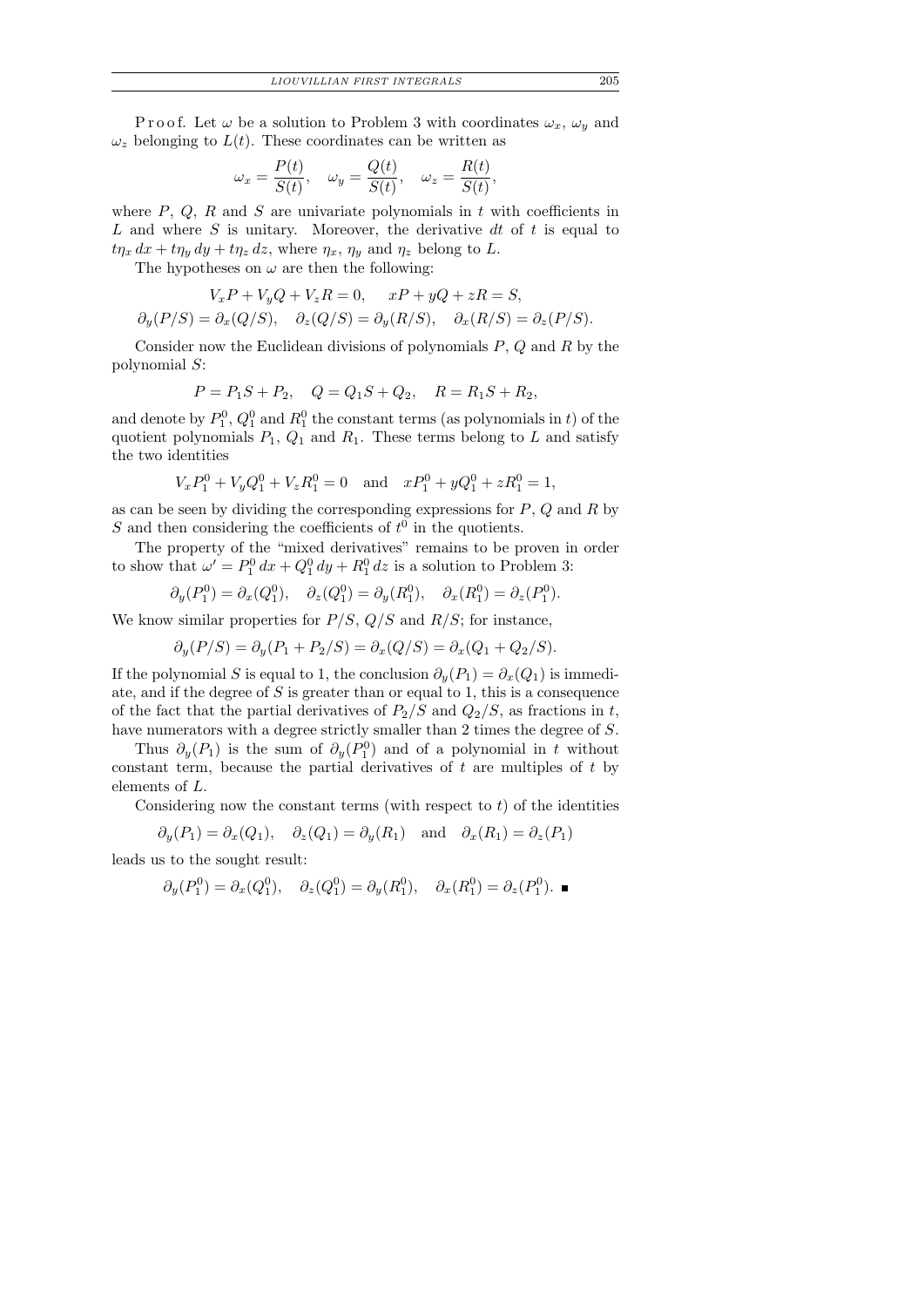LEMMA 10. If Problem 3 has a solution whose coordinates belong to  $L(t)$ , where  $t$  is transcendental over  $L$  and of integral type, then a solution to Problem 3 can be found with coordinates in L.

P r o o f. The proof is similar to the preceding one. Consider a solution to Problem 3 with coordinates in  $L(t)$ :

$$
\omega_x = \frac{P(t)}{S(t)}, \quad \omega_y = \frac{Q(t)}{S(t)}, \quad \omega_z = \frac{R(t)}{S(t)},
$$

where  $P$ ,  $Q$ ,  $R$  and  $S$  are univariate polynomials in  $t$  with coefficients in L and where S is unitary. Euclidean division by S also gives a solution to Problem 3 in which the coordinates are the quotient polynomials  $P_1, Q_1$ and  $R_1$ .

Let now m be the maximum degree of  $P_1$ ,  $Q_1$  and  $R_1$ . The corresponding coefficients  $P_1^m$ ,  $Q_1^m$  and  $R_1^m$  are the coordinates of some 1-form. If m is equal to 0, this form is a solution to Problem 3, and if it is not 0, we get a solution to Problem 2. Indeed, derivation with respect to t lowers the degrees, so that the property of mixed derivatives holds for these leading coefficients; as  $V$  and  $E$  have coordinates which are polynomials of degree  $0$  (with respect to t of course), the identities involving inner products are proved.

In the first case, the proof is finished; in the second case, Lemma 5 allows us to get a solution to Problem 3 with coordinates in the same field as a given solution to Problem 2, which completes the proof.  $\blacksquare$ 

We can now conclude the proof of Theorem 1.

Consider the following tower of simple Liouvillian extensions:

$$
K = L_0 = k(x, y, z) \subset L_1 = L_0(t_1) \subset \ldots \subset L_n = L_{n-1}(t_n) = L
$$

and suppose that Problem 1 has a solution in L.

According to Lemmas 2 and 5, Problem 3 has a solution in the biggest field L. By the last three lemmas, for every type of Liouvillian simple extension  $(L_i, L_i(t))$ , if there exists a solution to Problem 3 in  $L_i(t)$ , then a solution to the same problem can be found in  $L_i$ ; so that, by induction, there exists a solution to Problem 3 with coordinates in the first field  $K$ . By Lemma 1, Problem 4 can be solved with coordinates in the ring  $k[x, y, z]$ .

2.4. A complementary result. The existence of a non-homogeneous Liouvillian first integral of a homogeneous vector field  $V$  is already interesting; indeed, it implies that the extended compatibility method can be applied with success to  $V$ , as follows from the next theorem.

THEOREM 2. Let  $V$  be a homogeneous polynomial vector field of degree n in three variables with coordinates in the ring  $k[x, y, z]$ . Suppose that V is not proportional to Euler's field E, i.e. the 1-form  $\omega_0 = i_E(i_V(\Omega))$  is not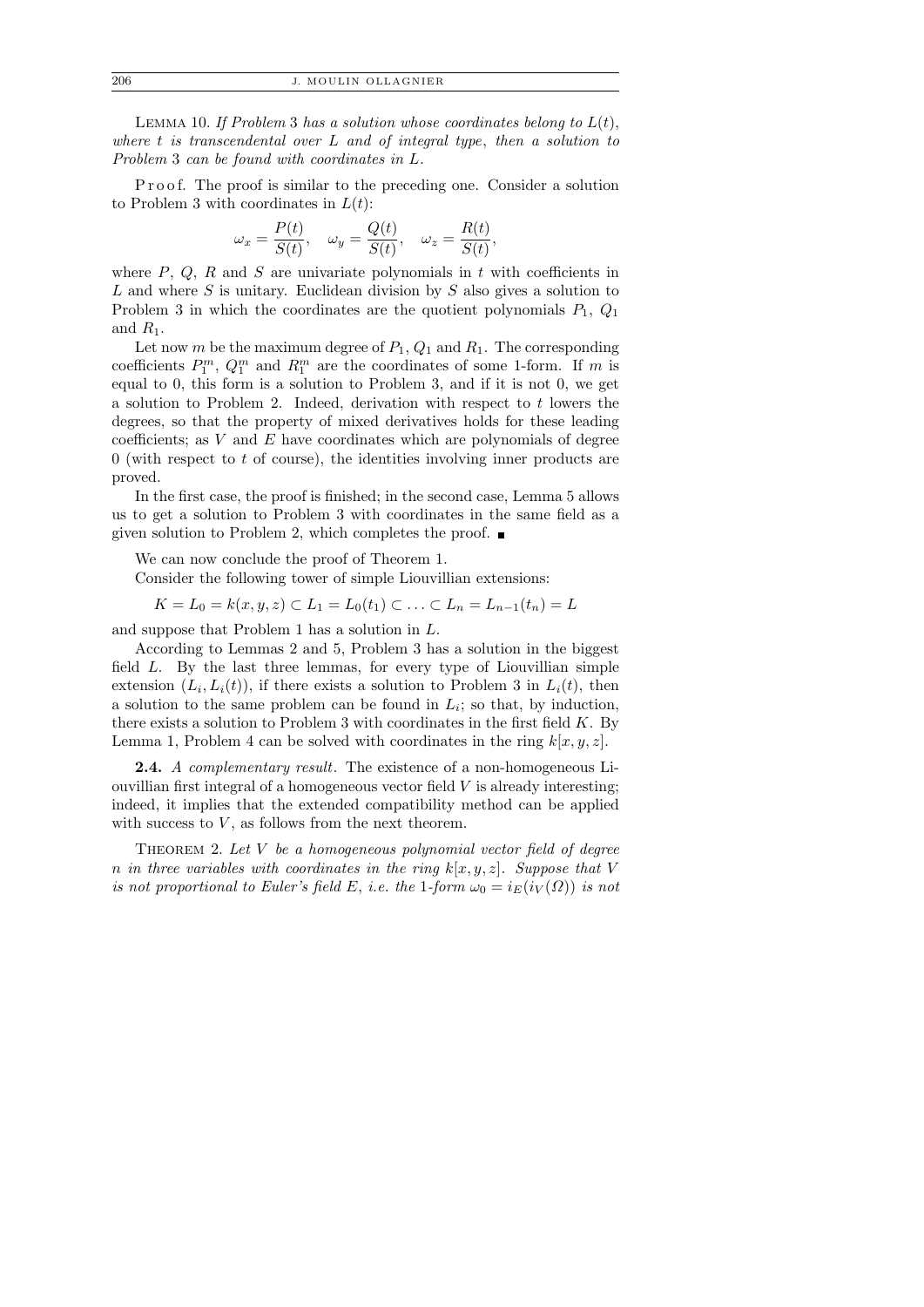0,  $\Omega$  being the volume form  $dx dy dz$ . Let D be the divergence of V, i.e. the element of  $k[x, y, z]$  given by  $d(i_V(\Omega)) = D\Omega$ . Let  $\overline{V}$  be the translate  $\overline{V} = V - (D/(n+2))E$  of V; the divergence of  $\overline{V}$  is 0. Then, if V has some Liouvillian first integral, there exists a homogeneous polynomial 1-form  $\omega$ with coordinates in the ground ring  $k[x, y, z]$ , in which the coordinates of V lie, such that  $\omega$  satisfies the following conditions:

- $\omega$  is integrable:  $\omega \wedge dw = 0$ ,
- $\omega$  is either orthogonal to V or to  $\overline{V}$  :  $i_V(\omega) = 0$  or  $i_{\overline{V}}(\omega) = 0$ ,
- $\omega$  is not projective:  $i_E(\omega) \neq 0$ .

Like the proof of the preceding theorem, this one consists in finding a solution to some problem in a differential field L from a solution to the same or another problem in a simple Liouvillian extension  $L(t)$  of L. We shall therefore need several lemmas.

LEMMA 11. Let  $V$  be a homogeneous vector field with coordinates in the ring  $R = k[x, y, z]$ ; if a closed 1-form  $\omega$  has coordinates in some differential extension L of R and satisfies  $i_V(\omega) = 0$  then the identity  $i_V(df) = 0$  holds for the element  $f = i_E(\omega)$  of L.

P r o o f. The proof is an easy computation; simply write the inner product  $i_V(df)$ , use the fact that  $\omega$  is closed, and the three derivatives of the identity  $i_V(\omega) = 0$  to get

$$
i_V(df) = -\omega_x(i_E(V_x)) - \omega_y(i_E(V_y)) - \omega_z(i_E(V_z)).
$$

But, as the coordinates of  $V$  are homogeneous of the same degree, the right hand side is a multiple of  $i_V(\omega)$  and thus it is equal to 0.

LEMMA 12. Let L be a differential field that is an extension of  $k(x, y, z)$ and let  $L(t)$  be an algebraic extension of L. Suppose that there exists an element f of  $L(t)$  which is a first integral of V, i.e. such that  $i_V(df) = 0$ and  $df \neq 0$ . Then there exists a first integral of V in L.

P r o o f. Let P be the minimal unitary polynomial of  $f$  with coefficients in L:

$$
P(f) = \sum_{i=0}^{m} P_i f^i = 0, \quad P_m = 1.
$$

Differentiating  $P(f)$  with respect to x, y and z, and then taking the inner product by V yields

$$
\sum_{i=0}^{m-1} f^i i_V(dP_i) = 0
$$

and all inner products  $i_V(dP_i)$  are 0. One of the  $dP_i$  is not 0, as f is not a constant; and the corresponding  $P_i$  is the sought first integral of V that belongs to  $L$ .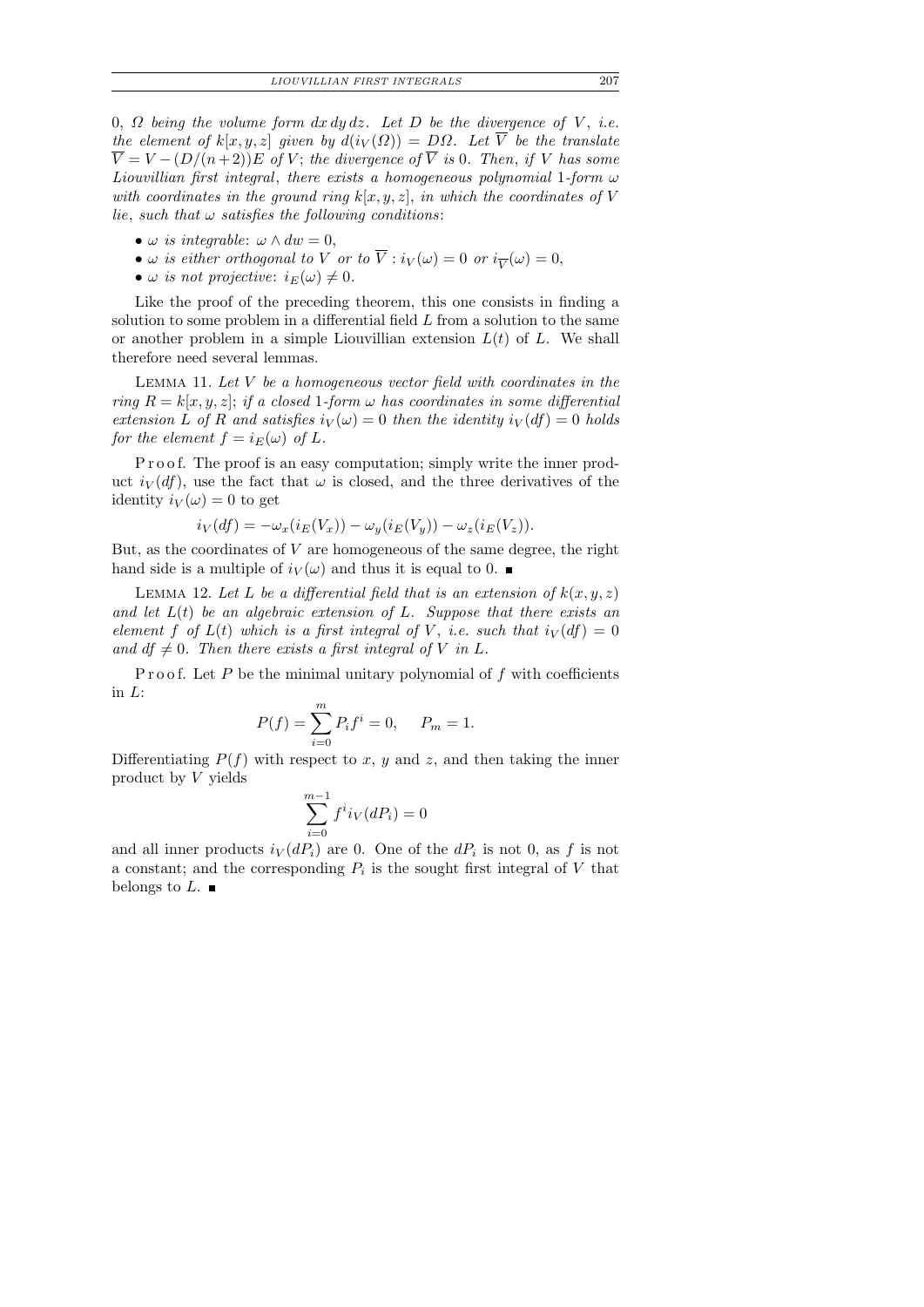208 J. MOULIN OLLAGNIER

LEMMA 13. Let L be a differential field that is an extension of  $k(x, y, z)$ and let  $L(t)$  be a transcendental extension of L. Suppose that  $L(t)$  is a simple Liouvillian extension of L of exponential-integral type, i.e.  $dt/t$  is a closed 1-form  $\eta$  with coordinates in L. If there exists an element f of  $L(t)$ which is a first integral of V, then there exists a non-zero closed 1-form  $\omega$ with coordinates in L such that  $i_V(\omega) = 0$ .

P r o o f. The element f can be written as  $f = P(t)/Q(t)$ , where P and  $Q$  are relatively prime polynomials with coefficients in  $L$  and where  $Q$  is unitary. As f is a first integral of V, the 1-form  $P dQ - Q dP$  is not 0 but its inner product by V is 0.

The derivatives of P and Q are

$$
dQ = \sum_{i=0}^{n} t^{i} dQ_{i} + \eta \sum_{i=0}^{n} it^{i} Q_{i}, \quad dP = \sum_{i=0}^{m} t^{i} dP_{i} + \eta \sum_{i=0}^{m} it^{i} P_{i},
$$

and the inner product by V of  $P dQ - Q dP$  gives the following equality of polynomials:

$$
P\sum_{i=0}^{n} t^{i} (i_{V}(dQ_{i}) + iQ_{i}i_{V}(\eta)) = Q\sum_{i=0}^{m} t^{i} (i_{V}(dP_{i}) + iP_{i}i_{V}(\eta)).
$$

As P and Q are relatively prime, there exists an element  $\alpha$  of L such that, for every  $i$ ,

$$
i_V(dQ_i) + iQ_i i_V(\eta) = \alpha Q_i, \quad i_V(dP_i) + iP_i i_V(\eta) = \alpha P_i.
$$

Moreover,  $\alpha$  is easily seen to be equal to  $ni_V(\eta)$  because  $Q_n = 1$ .

Thus, for every i,  $i_V (dP_i) = P_i (n-i) i_V (\eta)$ . As f is not a constant, some of the coefficients  $P_i$  or  $Q_i$  is different from 0 and satisfies  $dP_i/P_i \neq (n-i)\eta$ . If  $i_V(\eta) = 0$ ,  $\eta$  is the sought result. Otherwise  $\omega = dP_i/P_i - (n - i)\eta$  has the desired properties.  $\blacksquare$ 

LEMMA 14. Let L be a differential field which is an extension of  $k(x, y, z)$ and let  $L(t)$  be a transcendental extension of L. Suppose that  $L(t)$  is a simple Liouvillian extension of L of integral type, i.e. dt is a closed 1-form  $\eta$  with coordinates in L. If there exists an element  $f$  of  $L(t)$  which is a first integral of  $V$ , then there exists a first integral of  $V$  in  $L$ .

P r o o f. The element f can be written as  $f = P(t)/Q(t)$ , where P and  $Q$  are relatively prime polynomials with coefficients in  $L$  and where  $Q$  is unitary. As f is a first integral of V, the 1-form  $P dQ - Q dP$  is not 0 but its inner product by V is 0.

The derivatives of P and Q are

$$
dQ = \sum_{i=0}^{n} t^{i} dQ_{i} + \eta \sum_{i=1}^{n} it^{i-1} Q_{i}, \quad dP = \sum_{i=0}^{m} t^{i} dP_{i} + \eta \sum_{i=1}^{m} it^{i-1} P_{i},
$$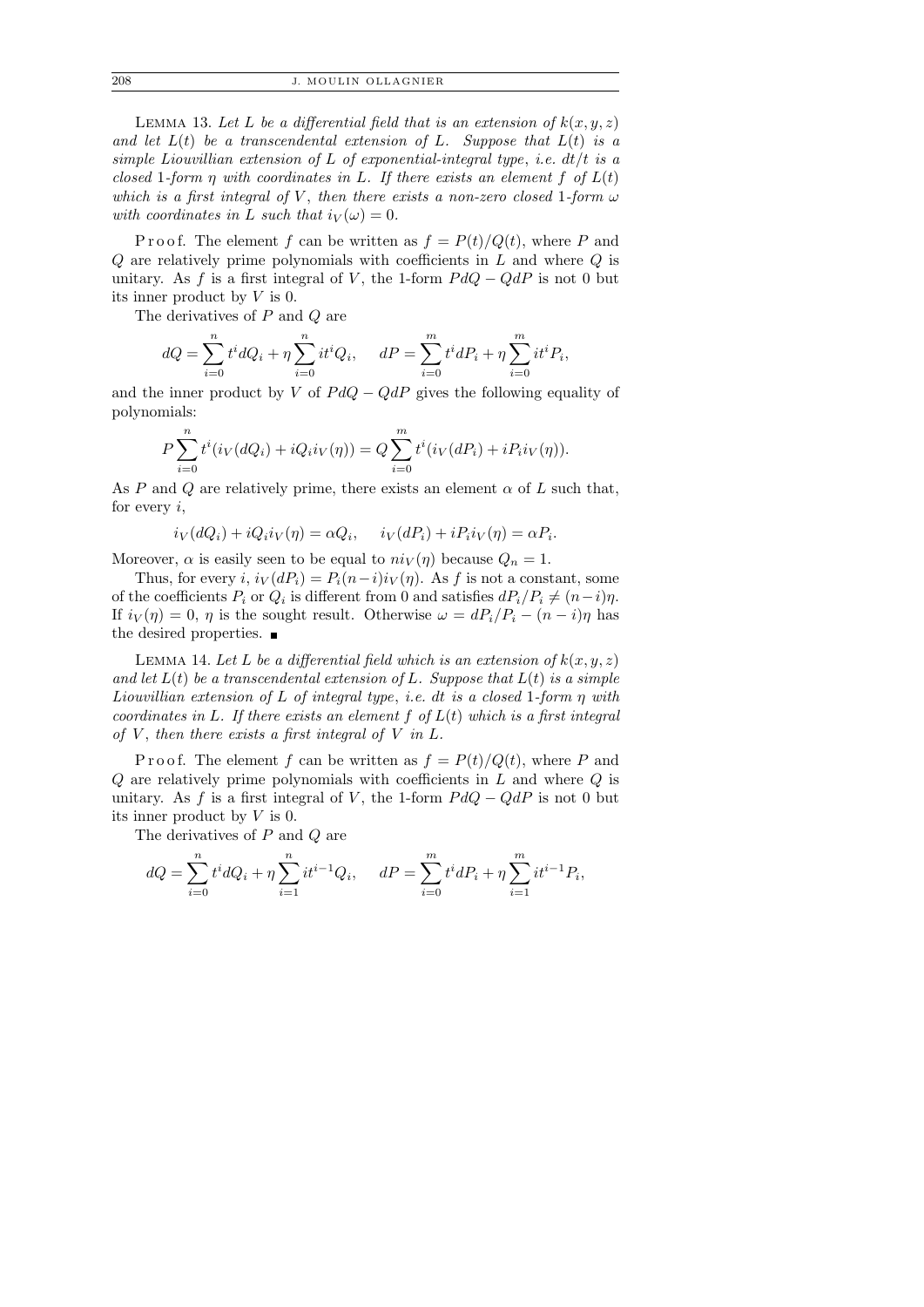and the inner product by V of  $P dQ - Q dP$  gives the following equality of polynomials:

$$
P\sum_{i=0}^{n} t^{i} (i_{V}(dQ_{i})) + i_{V}(\eta) \sum_{i=1}^{n} it^{i-1} Q_{i} = Q \sum_{i=0}^{m} t^{i} (i_{V}(dP_{i})) + i_{V}(\eta) \sum_{i=1}^{m} it^{i-1} P_{i}.
$$

As P and Q are relatively prime, there exists an element  $\alpha$  of L such that, for every  $i$ ,

 $i_V(dQ_i) + (i+1)Q_{i+1}i_V(\eta) = \alpha Q_i, \quad i_V(dP_i) + (i+1)P_{i+1}i_V(\eta) = \alpha P_i.$ Moreover,  $\alpha$  is easily seen to be equal to 0 because  $Q_n = 1$ . Thus,  $i_V(dP_m)$ = 0 while  $P_m$  is not 0 and  $P_m$  is the sought first integral.  $\blacksquare$ 

We can now conclude the proof of Theorem 2. Consider the following tower of simple Liouvillian extensions:

$$
K = L_0 = k(x, y, z) \subset L_1 = L_0(t_1) \subset \ldots \subset L_n = L_{n-1}(t_n) = L
$$

and suppose that  $f$  is a first integral of  $V$  that belongs to  $L$ . Climbing down this tower, we find a first integral of  $V$  in  $K$ , unless this process stops when applying Lemma 13, in which case we get some non-zero closed 1-form  $\omega$ with coordinates in an intermediate  $L_i$  such that  $i_V(\omega) = 0$ . According to Lemma 11,  $\phi = i_E(\omega)$  is a first integral of V in  $L_i$  or a constant.

The process stops if  $\phi$  is a constant. If this constant is 0, then  $\omega$  is a solution to Problem 2 for V and also for the translated vector field  $\overline{V}$  with divergence 0; the proof of Theorem 1 can then be applied to get the result. If this constant is different from 0, we can divide by it to get a solution to Problem 3 in  $L_i$  and go further.

Finally, we get either a first integral of V in  $K = k(x, y, z)$  or a solution to Problem 3 for V or  $\overline{V}$  with coordinates in K. If the final result of the process is a first integral  $\phi$  of V in the field  $K = k(x, y, z)$  of rational fractions, then the quotient of the homogeneous components of highest degree of the numerator and denominator of  $\phi$  is a homogeneous first integral of V, which concludes the proof.

**2.5.** A counterexample. The previous improvement of the main theorem is the best result to be expected in that direction; indeed, here follows a special case of the Lotka–Volterra system which has no Liouvillian first integral that is homogeneous of degree 0, while some homogeneous first integral does exist. Let us postpone this example until we have defined Darboux curves because its proof shares arguments with further statements.

## 3. Darboux's method and Darboux curves

**3.1.** Darboux's method. Another method for finding first integrals of homogeneous polynomial vector fields in finite terms dates back to a memoir by Darboux [6]. Let us describe it.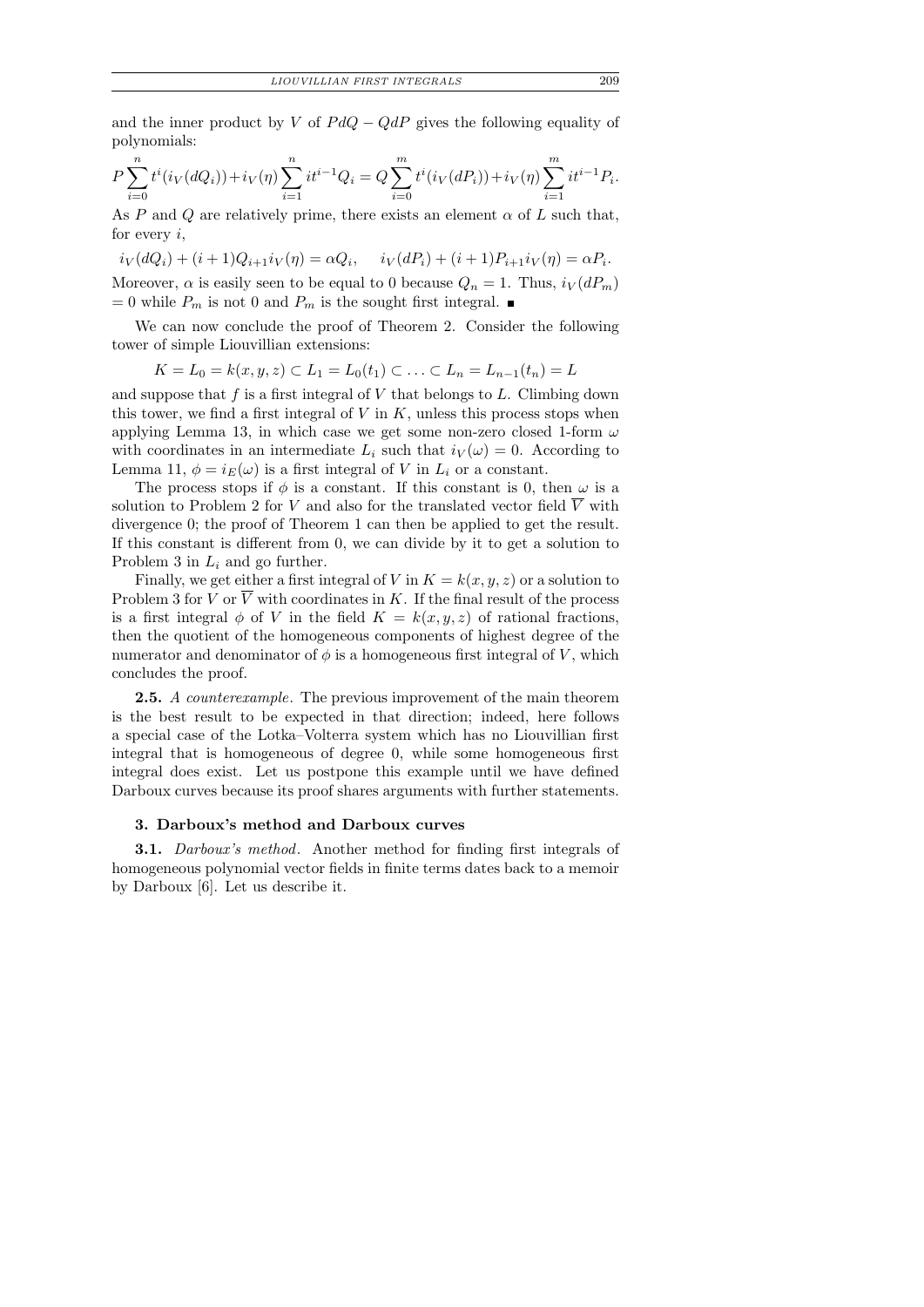A particular algebraic solution or Darboux curve of a given homogeneous polynomial vector field  $V$  is an irreducible homogeneous polynomial  $f$  such that

$$
i_V(df) = V_x \partial_x f + V_y \partial_y f + V_z \partial_z f
$$

i.e.  $i_V(df)$  is a multiple of f by some polynomial m.

Looking at the base field  $k$  as a subfield of  $\mathbb R$  or  $\mathbb C$ , the geometric meaning of this property is that the projective curve (or conic surface)  $\{f = 0\}$ consists of trajectories of the vector field  $V$  or that the local semigroup generated by V preserves this set.

Suppose now that the divergence of  $V$  is 0; this assumption is not a restriction for what we are interested in. Suppose that we can find several such Darboux curves  $f_i$   $(i_V(df_i) = m_i f_i)$ , so that a linear combination  $\sum a_i m_i$  of the "eigenvalues"  $m_i$  is 0 with some  $a_i$  different from 0. The product  $f = \prod f_i^{a_i}$  is then a homogeneous first integral of V; of course, if the exponents are not rational, this integral may not be a true function, which means that we stay in the abstract differential algebra frame.

Then, either  $\sum a_i \text{deg}(f_i) = 0$ , in which case f has a homogeneity degree 0 and the job is done, or some well-chosen power of  $f$  is an integrating factor of the 1-form  $\omega_0 = i_F(i_V(\Omega))$  and the conclusion follows from the same computations as in the extended compatibility method.

3.2. Extended compatibility versus Darboux's method. Darboux's method is formally less general than extended compatibility in the sense that, if there are sufficiently many Darboux curves, the 1-form

$$
\sum a_i \frac{df_i}{f_i}
$$

is a solution to Problem 2 in the special case where  $\sum a_i \deg(f_i) = 0$  and, in the other cases, its quotient by this coefficient  $\sum a_i \deg(f_i)$  is a solution to Problem 3. Thus, Darboux's method is a way to get what we look for in the extended compatibility method more quickly than usual, in some situations.

To show that our method is really more general than Darboux's, we now give an example in which we are able to exhibit a 1-form  $\omega$  solving Problem 4 which yields a Liouvillian first integral according to Theorem 1; in this example, all Darboux curves can be found, and they are not numerous enough to yield a result according to Darboux's method.

Example 1. Consider Lotka–Volterra's field

$$
\begin{cases}\nL_x = x(Cy + z), \\
L_y = y(Az + x), \\
L_z = z(Bz + y),\n\end{cases}
$$

and take particular values  $A = -1$ ,  $B = 1/2$  and  $C = 0$  of the parameters. Let  $L$  be the corresponding field with zero divergence and consider the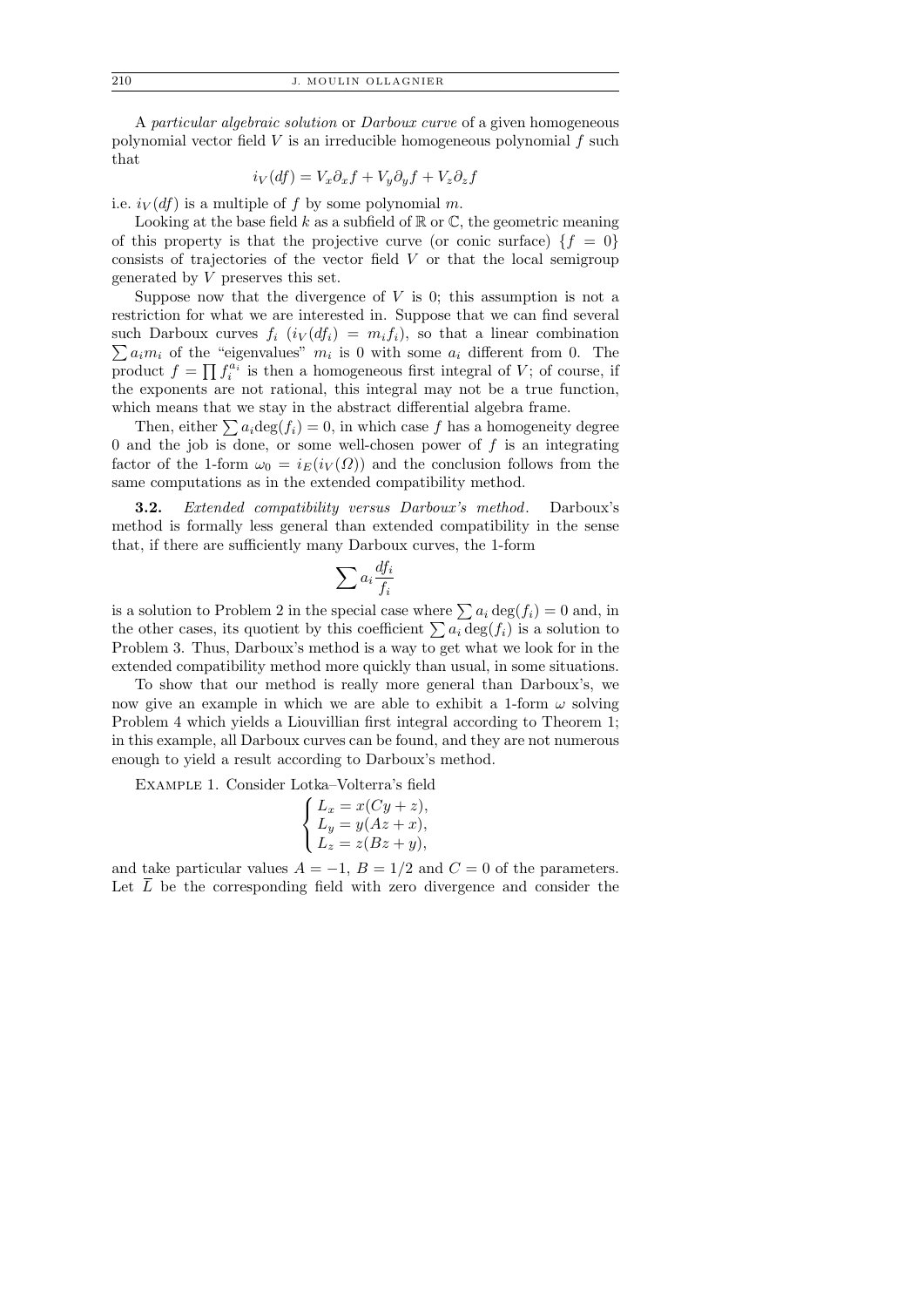1-form  $\omega$ 

$$
\omega = \frac{1}{2}\frac{dx}{x} - \frac{1}{2}\frac{dy}{y} + \frac{dz}{z} - dF,
$$

where  $F$  is given by

$$
F = \frac{(x+y)^2}{xy}.
$$

Then  $\omega$  satisfies  $i_{\bar{L}}(\omega) = 0$  and  $i_{E}(\omega) = 1$ , and, as it is closed, this form is a solution to Problem 3, so that extended compatibility gives a result in this situation.

The proof of this fact is an easy and uninteresting computation. Moreover, this particular set of values of the parameters A, B and C does not appear in the complete list given in [7], so that ordinary compatibility with linear vector fields is not sufficient here.

Conversely, Darboux's method cannot be applied here according to the next proposition.

PROPOSITION 1. In the above example, there are only three Darboux curves,  $x, y$  and  $z$ ; the corresponding eigenvalues are linearly independent, so that no non-trivial linear combination of the logarithmic derivatives is a first integral of  $\overline{L}$ .

P r o o f. It suffices to prove that there does not exist any homogeneous non-trivial polynomial f such that  $i_L(df) = lf$  without x, y or z as a factor. The eigenvalue l is here a first degree homogeneous polynomial  $\lambda x + \mu y + \nu z$ because the degree of  $V$  is 2.

Such an  $f$  would satisfy

$$
x(Cy + z)\partial_x f + y(Az + x)\partial_y f + z(Bx + y)\partial_z f = (\lambda x + \mu y + \nu z)f.
$$

As f is supposed not to be divisible by x, y or z, let P, Q and R be the three homogeneous non-zero two-variable polynomials obtained by setting  $x = 0, y = 0$  and  $z = 0$  respectively in f. These three polynomials have the same degree  $n$ , which is the degree of  $f$ , and satisfy

$$
\begin{cases}\n(\mu y + \nu z)P = yz(A\partial_y P + \partial_z P),\\ \n(\nu z + \lambda x)Q = zx(B\partial_z Q + \partial_x Q),\\ \n(\lambda x + \mu y)R = xy(C\partial_x R + \partial_y R).\n\end{cases}
$$

It is not very difficult to prove that there exist 6 natural numbers  $\beta_1$ ,  $\gamma_1, \alpha_2, \gamma_2, \alpha_3$  and  $\beta_3$  such that P, Q and R are non-zero multiples of  $y^{\beta_1}z^{\gamma_1}(y-Az)^{n-\beta_1-\gamma_1},$   $z^{\gamma_2}x^{\alpha_2}(z-Bx)^{n-\gamma_2-\alpha_2}$  and  $x^{\alpha_3}y^{\beta_3}(x-Cy)^{n-\alpha_3-\beta_3}$ respectively; moreover, these numbers satisfy the following equations and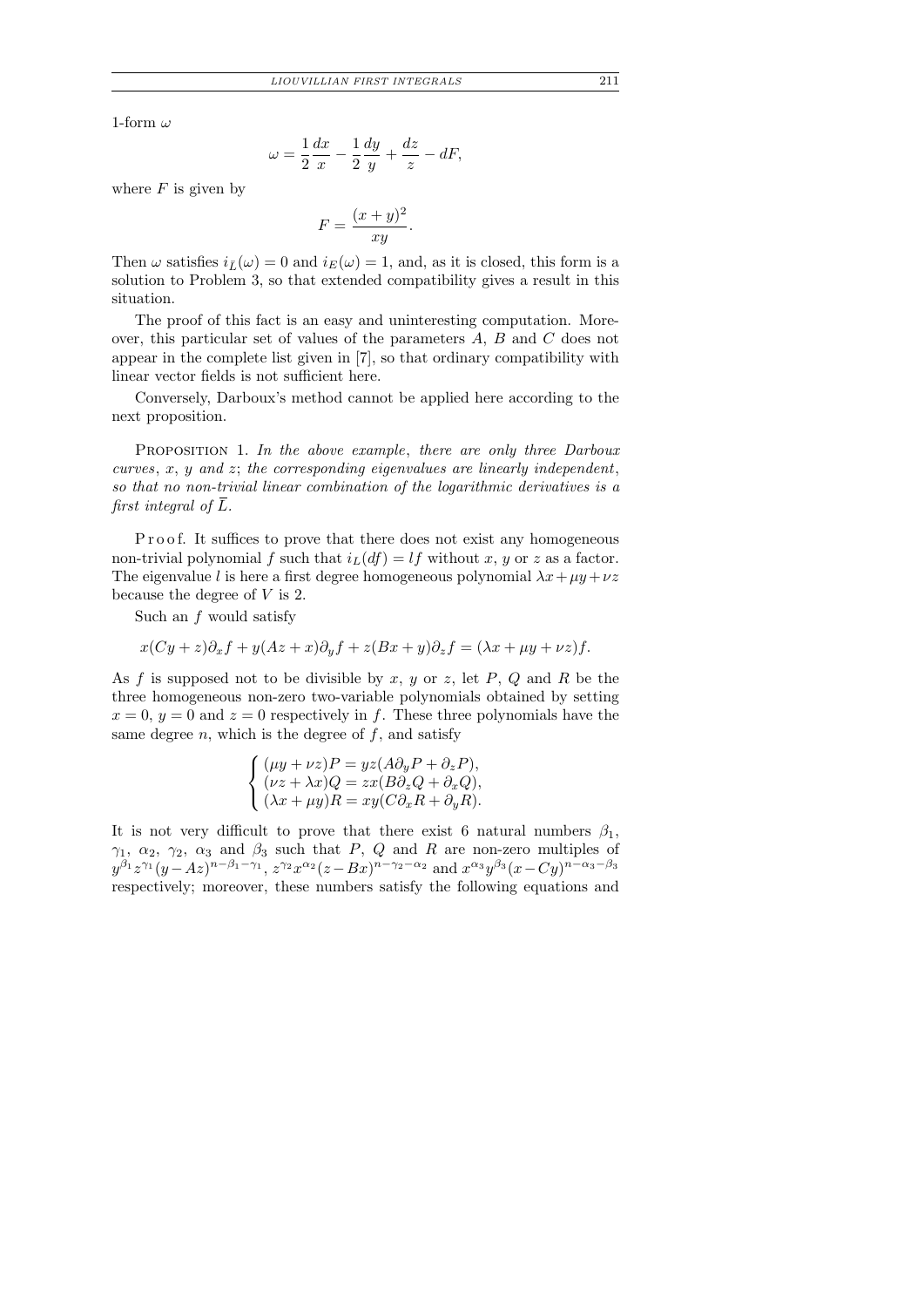inequalities:

$$
\begin{cases}\n\lambda = \beta_3 = \gamma_2 B, \\
\mu = \gamma_1 = \alpha_3 C, \\
\nu = \alpha_2 = \beta_1 A, \\
\beta_1 + \gamma_1 \le n, \\
\alpha_2 + \gamma_2 \le n, \\
\alpha_3 + \beta_3 \le n.\n\end{cases}
$$

With the given values of the parameters  $A, B$  and  $C$ , we get

$$
\begin{cases}\n\lambda = \beta_3 = \gamma_2/2, \\
\mu = \gamma_1 = 0, \\
\nu = \alpha_2 = -\beta_1,\n\end{cases}
$$

and  $f$ , that can generally be written as

$$
\begin{cases}\nf = \alpha (y^{\beta_1} z^{\gamma_1} (y - Az)^{n - \beta_1 - \gamma_1}) + x? \\
= \beta (z^{\gamma_2} x^{\alpha_2} (z - Bx)^{n - \gamma_2 - \alpha_2}) + y? \\
= \gamma (x^{\alpha_3} y^{\beta_3} (x - Cy)^{n - \alpha_3 - \beta_3}) + z?,\n\end{cases}
$$

where  $\alpha$ ,  $\beta$  and  $\gamma$  are some non-zero numbers and where the question mark stands for any uninteresting homogeneous polynomial of degree  $n-1$ , reads

$$
\begin{cases}\nf = \alpha(y+z)^n + x^2, \\
= \beta(z^{2\lambda}(z-x/2)^{n-2\lambda}) + y^2, \\
= \gamma(x^{n-\lambda}y^{\lambda}) + z^2,\n\end{cases}
$$

as  $\alpha_2 = \beta_1 = 0$ .

Looking at the coefficients of  $y^n$ , we get  $\lambda = n$ , which is impossible since  $2\lambda$  must be smaller than  $n.$ 

There is another link between extended compatibility analysis and Darboux curves, which is given by the following proposition.

PROPOSITION 2. Let  $V$  be a vector field whose coordinates are homogeneous polynomials of the same degree. Let  $\omega$  be an irreducible 1-form whose coordinates are homogeneous polynomials of the same degree and let P be some homogeneous polynomial. If  $\omega/P$  is closed and  $i_V(\omega) = 0$ , then the irreducible factors of  $P$  are Darboux curves of  $V$ .

P r o o f. As  $\omega/P$  is closed,  $\omega$  satisfies the integrability condition  $\omega \wedge d\omega$  $= 0$ . Taking the inner product of this identity by V yields

$$
i_V(\omega) \wedge d\omega = \omega \wedge i_V(d\omega)
$$

and  $\omega$  and  $i_V(d\omega)$  are collinear. But  $\omega$  is irreducible, so that there exists a polynomial N such that  $i_V(d\omega) = N\omega$ . The condition  $d(\omega/P) = 0$  reads  $P d\omega = dP \wedge \omega$ ; taking the inner product by V and cancelling the non-zero form  $\omega$  gives

$$
i_V(dP) = NP.
$$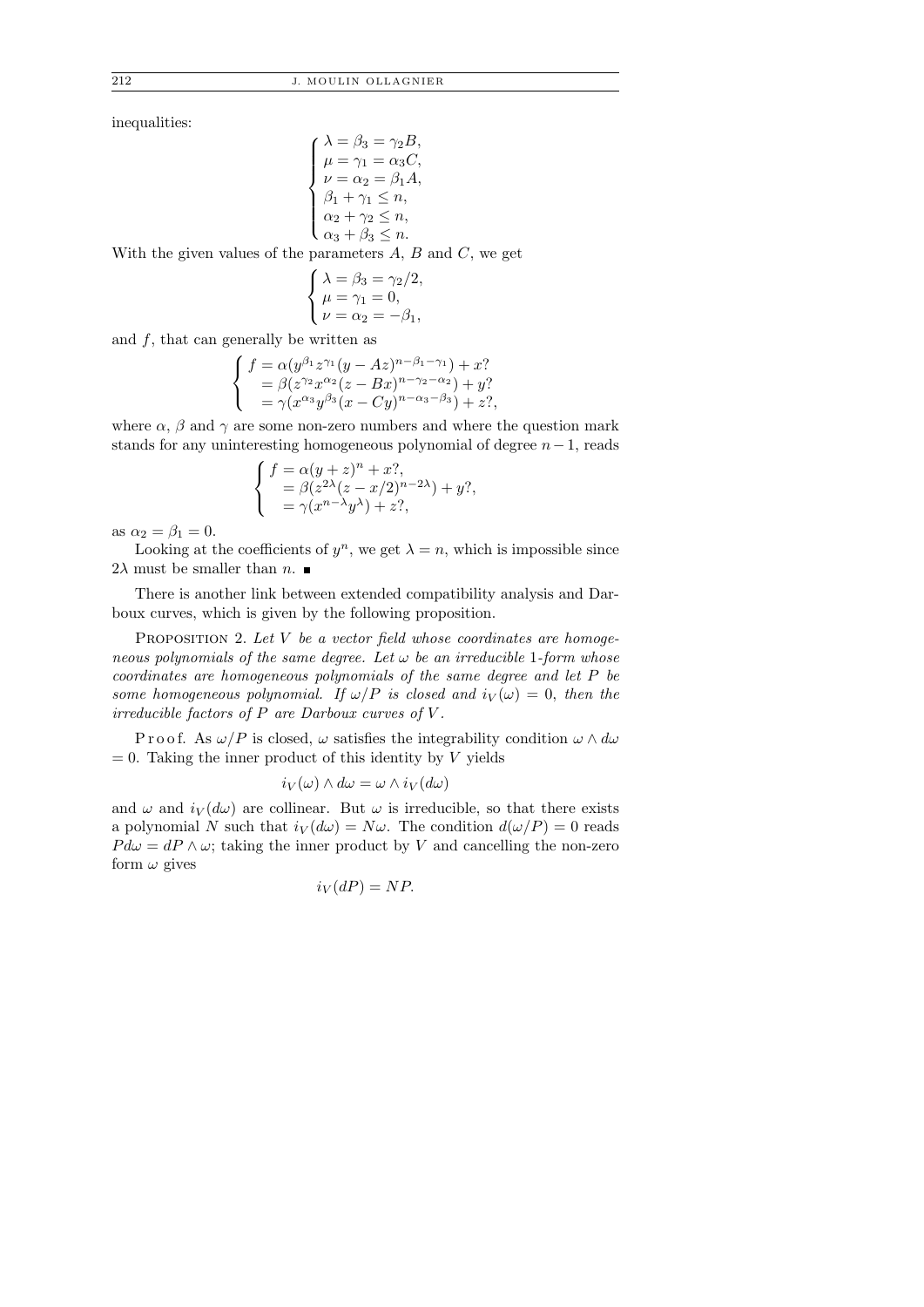Thus  $P$  is a particular solution of  $V$  and it is not difficult to finish the proof: irreducible factors  $P_i$  of P (maybe in some extension of the field k) also satisfy the identities  $i_V(dP_i) = N_i P_i$  for some polynomial eigenvalues  $N_i$ , i.e. these factors are Darboux curves.

**3.3.** The announced counterexample. Consider the previously quoted Lotka–Volterra field:

$$
\begin{cases}\nL_x = x(Cy + z), \\
L_y = y(Az + x), \\
L_z = z(Bz + y),\n\end{cases}
$$

and take the particular values  $A = 0$ ,  $B = 0$  and  $C = 0$  of the parameters. Let  $\overline{L}$  be the corresponding field with zero divergence. For a suitable choice of  $\lambda$ ,  $\mu$  and  $\nu$ ,  $\bar{L} + (\lambda x + \mu y + \nu z)E$  has the homogeneous first integral  $f = xyz$ . But there is no Liouvillian first integral of degree 0 for it as follows from the next proposition.

PROPOSITION 3. Let  $V_0$  be the vector field

$$
\begin{cases}\nL_x = xz, \\
L_y = yx, \\
L_z = zy.\n\end{cases}
$$

There is no 1-form  $\omega$  whose coordinates are homogeneous polynomials of  $k[x, y, z]$  such that  $i_{\overline{V}_0}(\omega) = 0$ ,  $i_E(\omega) \neq 0$  and  $\omega \wedge d\omega = 0$  and, according to Theorem 1,  $V_0$  has no Liouvillian first integral which is homogeneous of degree 0.

Proof. First look for Darboux curves of  $V_0$ ; of course, x, y and z are some of them. There is no non-zero homogeneous polynomial  $f$  such that  $i_{V_0}(df) = (\lambda x + \mu y + \nu z)f$  without x, y or z as a factor by arguments similar to those for Proposition 2. No non-trivial linear combination  $\omega$  of  $dx/x$ ,  $dy/y$  and  $dz/z$  satisfies  $i_{V_0}(\omega)$  and Darboux's method cannot be applied.

The extended compatibility method consists in finding a closed 1-form  $\omega$ with homogeneous coordinates of degree  $-1$  in  $k(x, y, z)$  such that  $i_{V_0}(\omega) =$ 0. The least common multiple of the denominators of the coordinates of  $\omega$  would be proportional to some monomial  $x^{a'}y^{b'}z^{c'}$  as x, y and z are the only Darboux curves of  $V_0$ . Such an  $\omega$  would then read

$$
\omega = \frac{\omega_x dx + \omega_y dy + \omega_z dz}{x^a y^b z^c},
$$

where  $\omega_x$ ,  $\omega_y$  and  $\omega_z$  are relatively prime homogeneous polynomials of the same degree in  $k[x, y, z]$ . Simple computations lead to the decomposition

$$
\omega = \lambda \frac{dx}{x} + \mu \frac{dy}{y} + \nu \frac{dz}{z} + d \left( \frac{N}{x^a y^b z^c} \right)
$$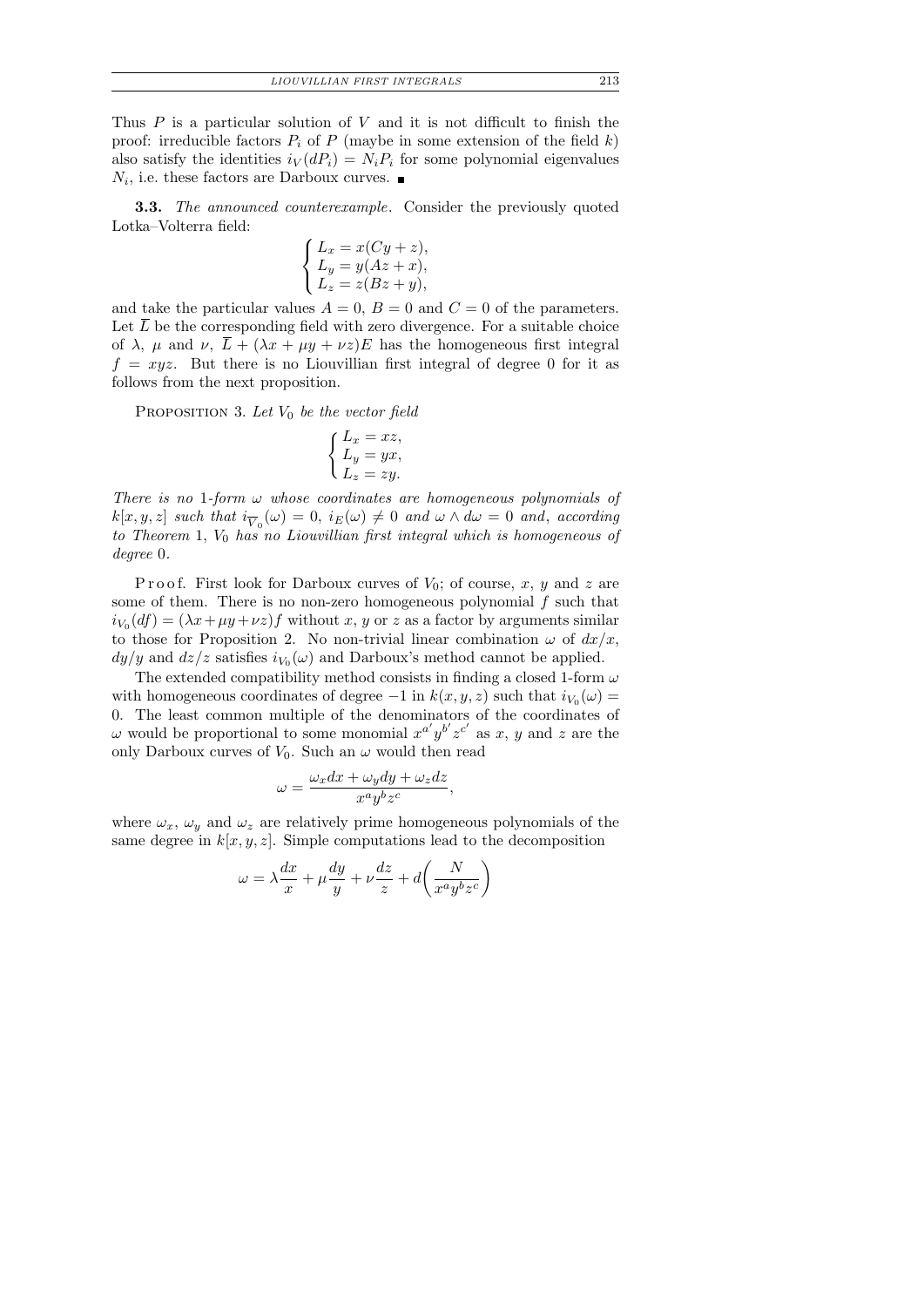where N is some non-zero homogeneous polynomial of degree  $a + b + c \geq 1$ in  $k[x, y, z]$ ; moreover, N is not divisible by x, y or z. And N would satisfy

$$
i_{V_0}\left(d\left(\frac{N}{x^ay^bz^c}\right)\right) = -(\lambda z + \mu x + \nu y),
$$

which means that  $zxN_x + xyN_y + yzN_z - N(az + bx + cy)$  is a multiple of  $x^a y^b z^c$ . A careful and cumbersome case analysis (how many zeros among a,  $b$  and c) shows that such a polynomial N cannot exist, which concludes the proof.

## 4. Final remarks

4.1. Finding all Darboux curves. In order to transform the previous methods in true algorithms, it would be of interest to find all Darboux curves of a given polynomial vector field; we need therefore an upper bound for the degree of such curves, that would reduce the problem to linear algebra. A theorem of Jouanolou's [8] gives the existence of this upper bound; but this proof is not effective. Nevertheless, it is sometimes possible to show that no Darboux curve exists for a vector field, which proves that it is not possible to find a Liouvillian first integral which is homogeneous of degree 0.

To show that such a situation is in fact generic, Jouanolou [8] proves that the following vector field has no Darboux curve:

$$
V = z^m \partial_x + x^m \partial_x + y^m \partial_x, \quad m \ge 2.
$$

His very interesting proof does not seem to be a first step in the direction of an algorithm; indeed, very special arithmetic properties of this example are used. The proof that we gave in the above example of the fact that extended compatibility is more powerful than Darboux's method, also uses specific arithmetic properties to show that there are only three Darboux curves.

For us, all that gives an illustration of the true difficulty of this algorithmic question: find all Darboux curves of a given polynomial vector field. However, the class of examples [9] to which the method of Jouanolou can be applied is far from being empty. For these examples, the extremal situation can be proven: no Darboux curve and then no Liouvillian first integral of degree 0 exists for the given derivation.

4.2. Finding some Darboux curves. For a particular system, like Lotka– Volterra's, the search of Darboux curves with a given degree is quite feasible using computer algebra. We found many exceptional values of the parameters A, B and C for which a new fourth Darboux curve occurs  $(x, y)$  and z are always Darboux curves of this factorizable system and, in the case of a second degree vector field, four different Darboux curves are enough to apply Darboux's method); we did the complete job for degrees 1 to 6.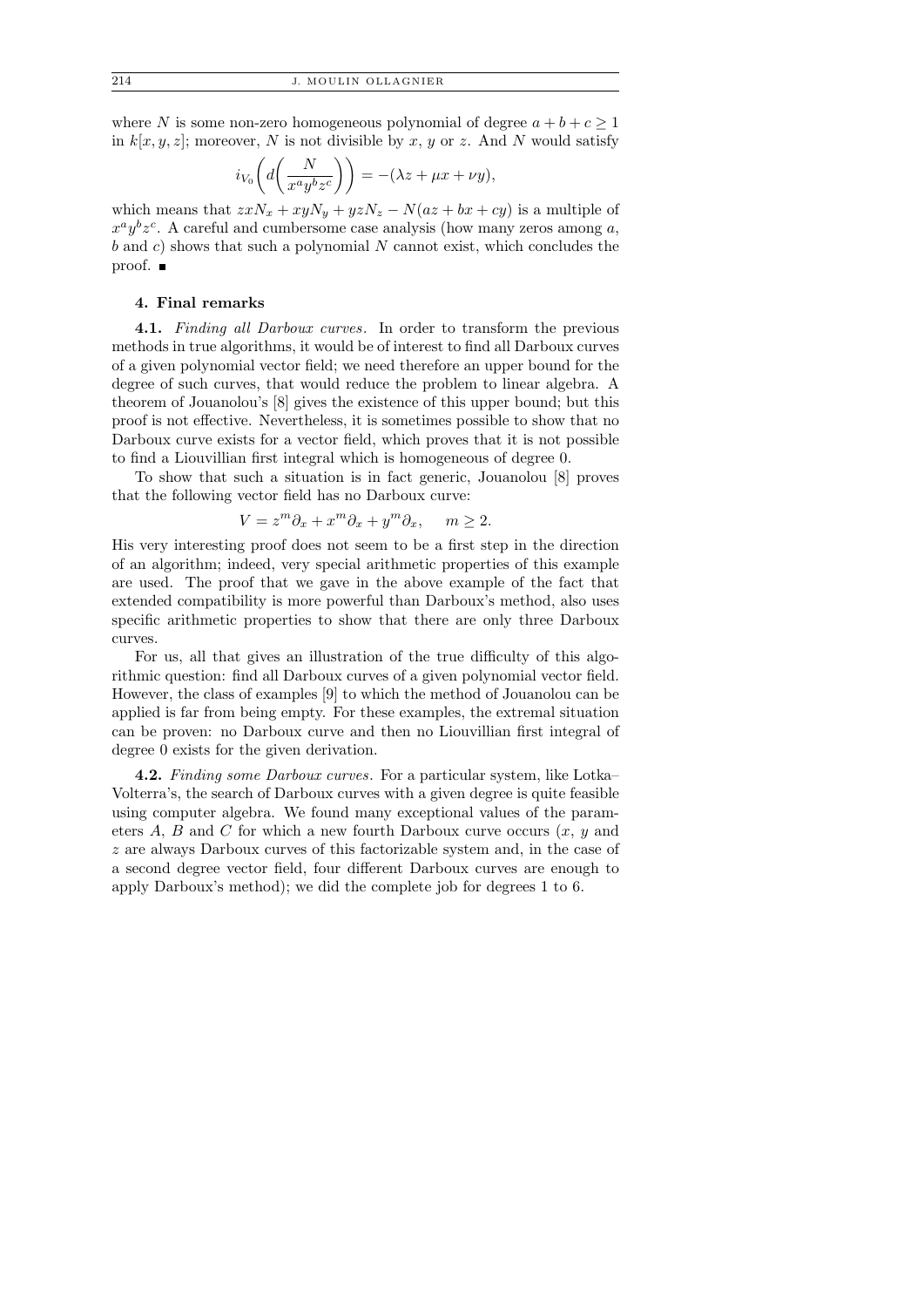| LIOUVILLIAN FIRST INTEGRALS |  |  |  |  |
|-----------------------------|--|--|--|--|
|-----------------------------|--|--|--|--|

4.3. Are these first integrals true functions? It can happen that the elements  $f$  lying in some Liouvillian extension of the ground field, which can be considered as first integrals of some vector fields, are not true functions from  $\mathbb{R}^3$  to  $\mathbb{R}$ , or even from  $\mathbb{R}^3$  to the circle, due to topological properties of the natural open set in which they would be defined. Nevertheless, we did not find an explicit example of such a situation: all first integrals found in the examples that we have dealt with up to now using extended compatibility are true functions. Further computations are to be done in order to understand this point.

4.4. A formal Frobenius theorem. We conclude this paper by giving an analogue of the theorem of Frobenius that we quoted in the first section in the frame of differential algebra.

THEOREM 3. Let K be a field of characteristic 0; suppose that  $\partial_x$ ,  $\partial_y$  and  $\partial_z$  are three commuting derivations of K. Let  $\omega$  be a 1-form with coordinates  $\omega_x$ ,  $\omega_y$  and  $\omega_z$  in K and suppose that  $\omega$  satisfies the integrability condition  $\omega \wedge dw = 0$ , which reads

$$
\omega_x(\omega_{yz} - \omega_{zy}) + \omega_y(\omega_{zx} - \omega_{xz}) + \omega_z(\omega_{xy} - \omega_{yx}) = 0.
$$

Then the three coordinates  $\phi_x$ ,  $\phi_y$  and  $\phi_z$  of a closed 1-form  $\phi$  can be found in a differential ring R that extends K, such that  $\phi \wedge \omega = d\omega$ . There then exists an element g such that  $dg = \phi$  in a simple Liouvillian extension of the quotient field  $\overline{R}$  of R; this extension is of integral type. Thus,  $\exp(-q)$ is an integrating factor of  $\omega$  according to the previous computations.

Proof. If  $\omega = 0$ , there would be no work to do, so that one of the coordinates, for instance  $\omega_z$ , can be supposed to be different from 0.

Consider now the ring  $R = K[\phi_1, \phi_2, \ldots]$  in infinitely many coordinates with coefficients in the field K. Setting  $\partial_z \phi_i = \phi_{i+1}$  for every integer  $i \geq 1$ makes R a free differential extension of K for the derivation  $\partial_z$ .

The first variable  $\phi_1$  can also be written  $\phi_z$ . Denote then by  $\phi_x$  and  $\phi_y$ the two elements of R defined by (recall that  $\omega_z \neq 0$ )

$$
\omega_z \phi_x = \omega_x \phi_z + \omega_{zx} - \omega_{xz}, \qquad \omega_z \phi_y = \omega_y \phi_z + \omega_{zy} - \omega_{yz}.
$$

With such a choice, the 1-form  $\phi$  clearly satisfies  $\phi \wedge \omega = d\omega$ ; this is a simple consequence of the integrability assumption on  $\omega$ .

Then extensions of derivations  $\partial_x$  and  $\partial_y$  from K to R are given by their values on the indeterminates  $\phi_i$ ; for  $\phi_1 = \phi_z$ , we set  $\partial_x \phi_z = \partial_z \phi_x$ and  $\partial_y \phi_z = \partial_z \phi_y$ , and, inductively for  $i > 1$ ,  $\partial_x \phi_i = \partial_z \partial_x \phi_{i-1}$  and  $\partial_y \phi_i =$  $\partial_z \partial_y \phi_{i-1}$ . The  $\phi$  so defined is a closed form: the only identity to be proven is  $\partial_x \phi_y = \partial_y \phi_x$ , as the two other are consequences of the definition of  $\partial_x$  and  $\partial_y$ . The proof of this identity relies on a simple but long and cumbersome computation.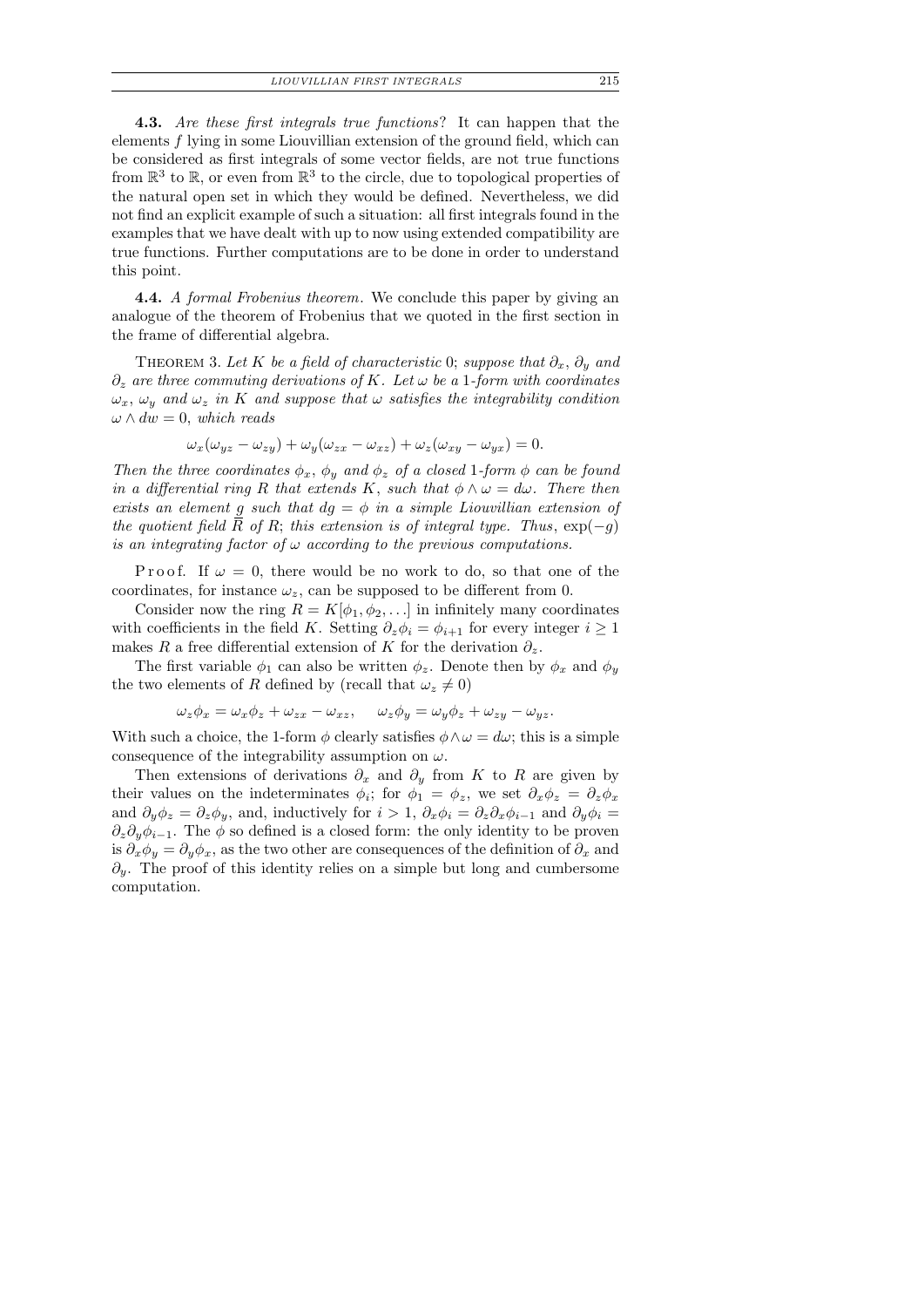It remains to be shown that the extensions of the derivations commute. By construction,  $\partial_x$  and  $\partial_z$  commute because their bracket gives the value 0 to elements of K and to all  $\phi_i$ , and the same argument is true for  $\partial_y$  and  $\partial_z$ . The identity  $\partial_x \partial_y \phi_i = \partial_y \partial_x \phi_i$  can be proved by an easy induction on i, as soon as the result is established for  $\phi_1 = \phi_z$ . But  $\partial_x\partial_y\phi_z = \partial_x\partial_z\phi_y = \partial_z\partial_x\phi_y$  and  $\partial_y\partial_x\phi_z = \partial_y\partial_z\phi_x = \partial_z\partial_y\phi_x$ ; and the proof is completed according to the "cumbersome" identity  $\partial_x \phi_y = \partial_y \phi_x$ . ■

### *REFERENCES*

- [1] C. Camacho and A. Lins Neto, *The topology of integrable differentiable forms near a singularity*, Publ. Math. IHES 55 (1982), 5–36.
- [2] H. Cartan, *Formes différentielles*, Hermann, Paris, 1967.
- [3] D. C er v e a u, *Equations différentielles algébriques: remarques et problèmes*, J. Fac. Sci. Univ. Tokyo Sect. IA Math. 36 (1989), 665–680.
- [4] D. Cerveau et F. Maghous, *Feuilletages algébriques de C<sup>n</sup>*, C. R. Acad. Sci. Paris 303 (1986), 643–645.
- [5] D. Cerveau et J. F. Mattei, *Formes intégrables holomorphes singulières*, Astérisque 97 (1982).
- [6] G. Darboux, *Mémoire sur les équations différentielles algébriques du premier ordre et du premier degré*, Bull. Sci. Math. 2 (1878), 60–96, 123–144, 151–200.
- [7] B. Grammaticos, J. Moulin Ollagnier, A. Ramani, J.-M. Strelcyn and S. Wojciechowski, *Integrals of quadratic ordinary differential equations in*  $\mathbb{R}^3$ : *the Lotka–Volterra system*, Phys. A 163 (1990), 683–722.
- [8] J.-P. Jouanolou, *Equations de Pfaff algébriques*, Lecture Notes in Math. 708, Springer, Berlin, 1979.
- [9] J. Moulin Ollagnier, A. Nowicki and J.-M. Strelcyn, On the non-existence of *constants of derivations*: *the proof of a theorem of Jouanolou's and its development*, Bull. Sci. Math. 119 (1995), 195–233.
- [10] J. Moulin Ollagnier and J.-M. Strelcyn, *On first integrals of linear systems*, *Frobenius integrability theorem and linear representations of Lie algebras*, in: Bifurcations of Planar Vector Fields, Proceedings, Luminy 1989, J.-P. Françoise and R. Roussarie (eds.), Lecture Notes in Math. 1455, Springer, Berlin, 1991.
- [11] H. Poincaré, *Sur l'intégration algébrique des équations différentielles*, C. R. Acad. Sci. Paris 112 (1891), 761–764; reprinted in *Œuvres*, tome III, Gauthier-Villars, Paris, 1965, 32–34.
- [12] —, *Sur l'intégration algébrique des équations différentielles du premier ordre et du premier degré*, Rend. Circ. Mat. Palermo 5 (1891), 161-191; reprinted in *Œuvres*, tome III, Gauthier-Villars, Paris, 1965, 35–58.
- [13] —, *Sur l'intégration algébrique des équations différentielles du premier ordre et du premier degr´e*, Rend. Circ. Mat. Palermo 11 (1897), 193–239; reprinted in *Œuvres*, tome III, Gauthier-Villars, Paris, 1965, 59–94.
- [14] M. J. P r elle and M. F. Singer, *Elementary first integrals of differential equations*, Trans. Amer. Math. Soc. 279 (1983), 215–229.
- [15] R. H. Risch, *The problem of integration in finite terms*, Trans. Amer. Math. Soc. 139 (1969), 167–189.